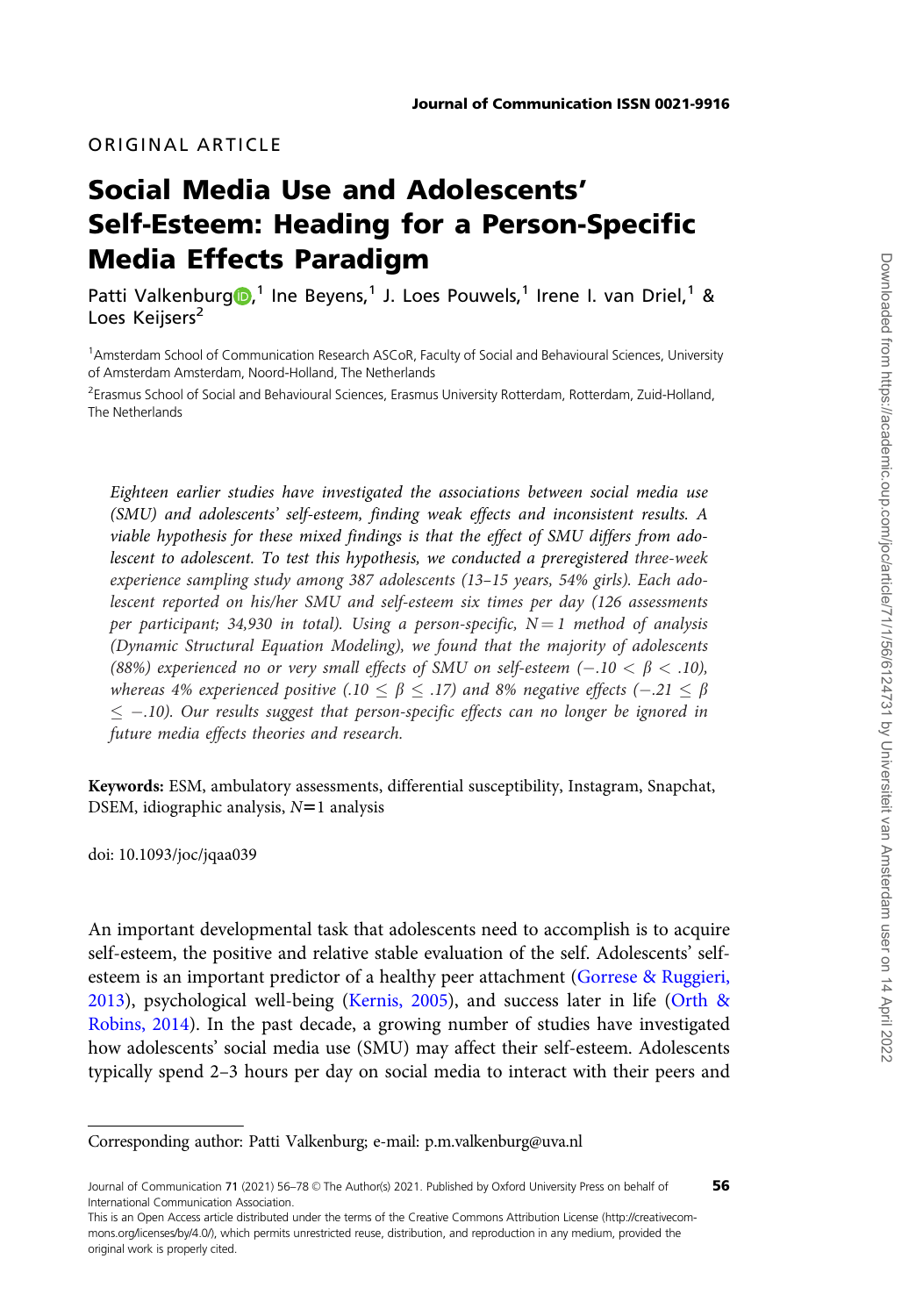exchange feedback on their messages and postings ([Valkenburg](#page-21-0) & [Piotrowski,](#page-21-0) [2017](#page-21-0)). Peer interaction and feedback on the self, both bedrock features of social media, are important predictors of adolescent self-esteem ([Harter, 2012\)](#page-19-0). Therefore, understanding the effects of SMU on adolescents' self-esteem is both important and opportune.

To our knowledge, 18 earlier studies have tried to assess the relationship between SMU and adolescents' general self-esteem (e.g., [Woods](#page-22-0) & [Scott, 2016](#page-22-0)) or their domain-specific self-esteem (e.g., social self-concept; [Blomfield Neira & Barber,](#page-19-0) [2014](#page-19-0); [Ko](#page-20-0)š[ir et al., 2016](#page-20-0); [Valkenburg et al., 2006\)](#page-21-0). The ages of the adolescents included in these studies ranged from eight to 19 years. Fifteen of these studies are cross-sectional correlational (e.g., [Cingel](#page-19-0) & [Olsen, 2018;](#page-19-0) [Meeus et al., 2019\)](#page-20-0), two are longitudinal [\(Boers et al., 2019](#page-19-0); [Valkenburg et al., 2017](#page-21-0)), and one is experimental ([Thomaes et al., 2010\)](#page-21-0). Some of these studies have reported positive effects of SMU on self-esteem (e.g., [Blomfield Neira & Barber, 2014](#page-19-0)), others have yielded negative effects (e.g., [Woods & Scott, 2016](#page-22-0)), and yet others have found null effects (e.g., [Ko](#page-20-0)š[ir](#page-20-0) [et al., 2016](#page-20-0)). It is no wonder that the two meta-analyses on the relationship of SMU and self-esteem have identified their pooled relationships as "close to 0" ([Huang,](#page-20-0) [2017](#page-20-0), p. 351), "puzzling," and "complicated" ([Liu](#page-20-0) & [Baumeister, 2016,](#page-20-0) p. 85).

While this earlier work has yielded important insights, it leaves two important gaps that may explain these weak effects and inconsistent results. A first gap involves the time frame in which SMU and self-esteem have been assessed in previous studies. Inherent to their design, the cross-correlational studies have measured SMU and self-esteem concurrently, at a single point in time. The two longitudinal studies have assessed both variables at three or four times, with one-year lags, with the aim to establish the potential longer-term effects of SMU on self-esteem [\(Boers](#page-19-0) [et al., 2019;](#page-19-0) [Valkenburg et al., 2017\)](#page-21-0). However, both developmental (e.g., [Harter,](#page-19-0) [2012](#page-19-0)) and self-esteem theories (e.g., [Rosenberg, 1986\)](#page-21-0) argue that, in addition to such longer-term effects, adolescents' self-esteem can fluctuate on a daily or even hourly basis as a result of their positive or negative experiences. These theories consider the momentary effects of SMU on self-esteem as the building blocks of its longer-term effects. Investigating such momentary effects of SMU on adolescents' self-esteem is the first aim of this study.

A second gap in the literature that may explain the weak and inconsistent results in earlier work is that individual differences in susceptibility to the effects of SMU on self-esteem have hardly been taken into account. Studies that did investigate such differences have mostly focused on gender as a moderating variable, without finding any effect [\(Kelly et al., 2018](#page-20-0); [Ko](#page-20-0)š[ir et al., 2016;](#page-20-0) [Meeus et al., 2019;](#page-20-0) [Rodgers](#page-21-0) [et al., 2020\)](#page-21-0). However, these null findings may be due to the high variance in susceptibility to the effects of SMU within both the boy and girl groups. After all, if differential susceptibility leads to positive effects among some girls and boys and to negative effects among others, the moderating effect of gender at the aggregate level would be close to zero. Therefore, the time is ripe to investigate differential susceptibility to the effects of SMU at the more fine-grained level of the individual rather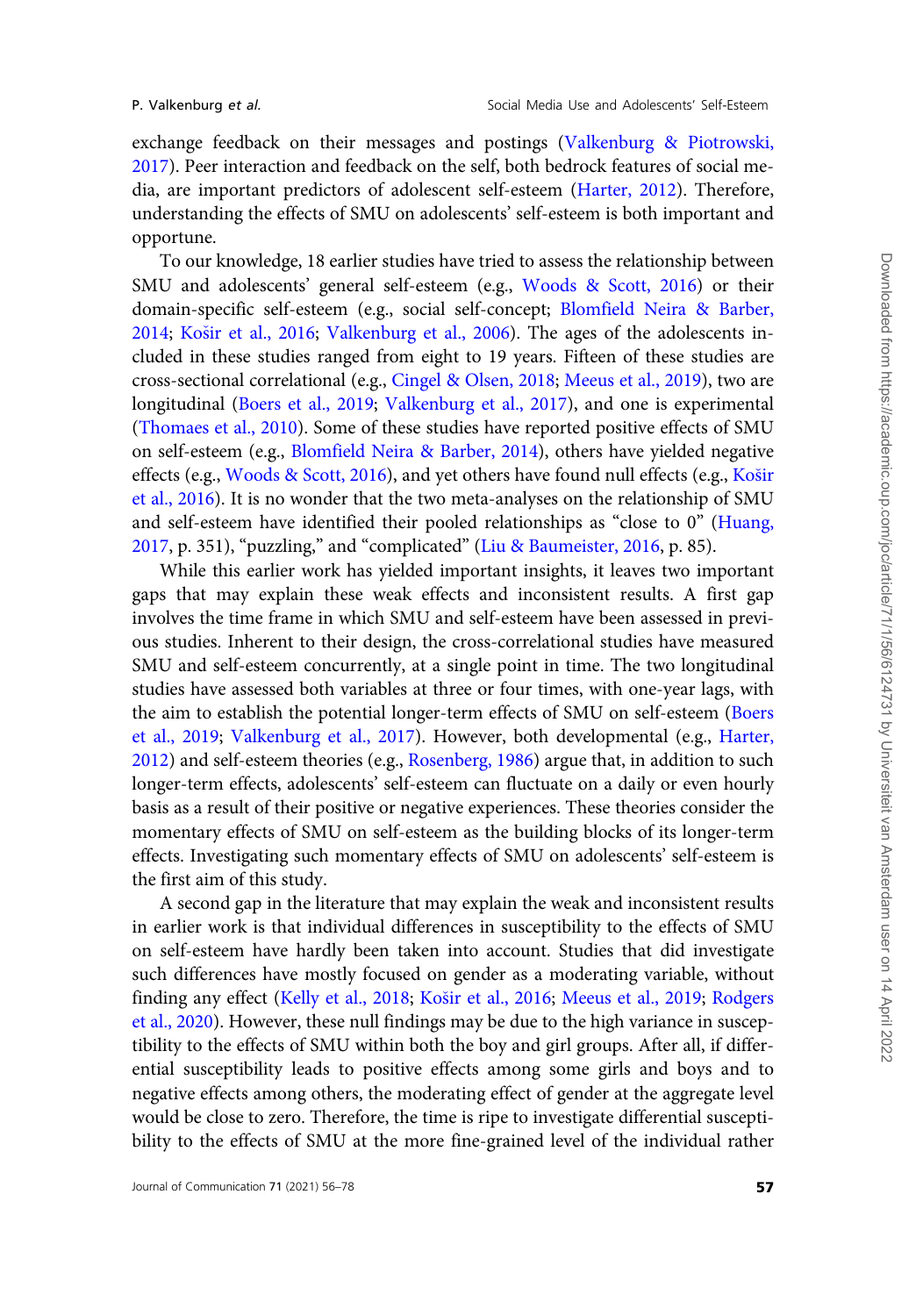than by including group-level moderators. Such an investigation would not only benefit media effects theories (e.g., [Valkenburg](#page-21-0) & [Peter, 2013](#page-21-0)), but also self-esteem theories that emphasize that the effects of environmental influences may differ from person to person (e.g., [Harter](#page-19-0) [& Whitesell, 2003\)](#page-19-0). Investigating such person-specific susceptibility to the effects of SMU is, therefore, the second aim of this study.

To investigate the momentary effects of SMU on self-esteem (first aim), and to assess heterogeneity in these effects (second aim), we employed an experience sampling (ESM) study among 387 middle adolescents (13–15 years), whom we surveyed six times a day for three weeks (126 measurements per person). We measured SMU by asking adolescents on each measurement moment how much time in the past hour they had spent on the three most popular social media platforms among Dutch adolescents [\(van Driel et al., 2019](#page-21-0)): Instagram, WhatsApp, and Snapchat. We focused on middle adolescence because this is the period of most significant fluctuations in self-esteem [\(Harter, 2012\)](#page-19-0). By employing a novel, person-specific method to analyze our intensive longitudinal data, we were able, for the first time, to assess the effects of SMU at the level of the individual adolescent, and to assess how these effects differ from adolescent to adolescent.

# Social Media Use and Self-Esteem Level

Personality and social psychological research into the antecedents, consequences, and development of self-esteem has mostly focused on two aspects of self-esteem: self-esteem level and self-esteem instability. Most of this research has focused on self-esteem level, that is, whether it is high or low ([Crocker](#page-19-0) [& Brummelman, 2018\)](#page-19-0). This also holds for studies into the effects of SMU. For example, all of the 15 correlational studies have investigated whether adolescents who spend more time with social media report a lower (or higher) level of self-esteem compared to their peers who spend less time with social media (e.g., [Apaolaza et al., 2013](#page-19-0), 12-17 years; [Barthorpe et al., 2020,](#page-19-0) 13–15 years; [Bourke, 2013](#page-19-0), 12–16 years; [Cingel](#page-19-0) & [Olsen,](#page-19-0) [2018,](#page-19-0) 12–18 years; [Kelly et al., 2018](#page-20-0), 14 years; [Morin-Major et al., 2016](#page-20-0), 12–17 years; [O'Dea & Campbell, 2011,](#page-20-0) Mage 14; [Rodgers et al., 2020,](#page-21-0) Mage 12.8; [Thorisdottir](#page-21-0) [et al., 2019,](#page-21-0) 14–16 years; [Valkenburg et al., 2006](#page-21-0), 10–19 years; [van Eldik et al., 2019,](#page-22-0) 9–13 years). In statistical terms, these studies have investigated the between-person relationship of SMU and self-esteem.

The majority of studies into the between-person relationship of SMU and selfesteem used [Rosenberg's \(1965\)](#page-21-0) self-esteem scale, which is the most commonly used survey measure to assess general, trait-like levels of self-esteem. These studies asked adolescents at one point in time to evaluate their selves in general or across a certain period in the past (e.g., in the past year). In the current study, we also investigated the between-person relationship between SMU and adolescents' general levels of self-esteem. But unlike earlier studies, we assessed their levels of SMU and selfesteem by averaging the 126 momentary assessments of both variables across a three-week period. Such in situ assessments generally produce data with greater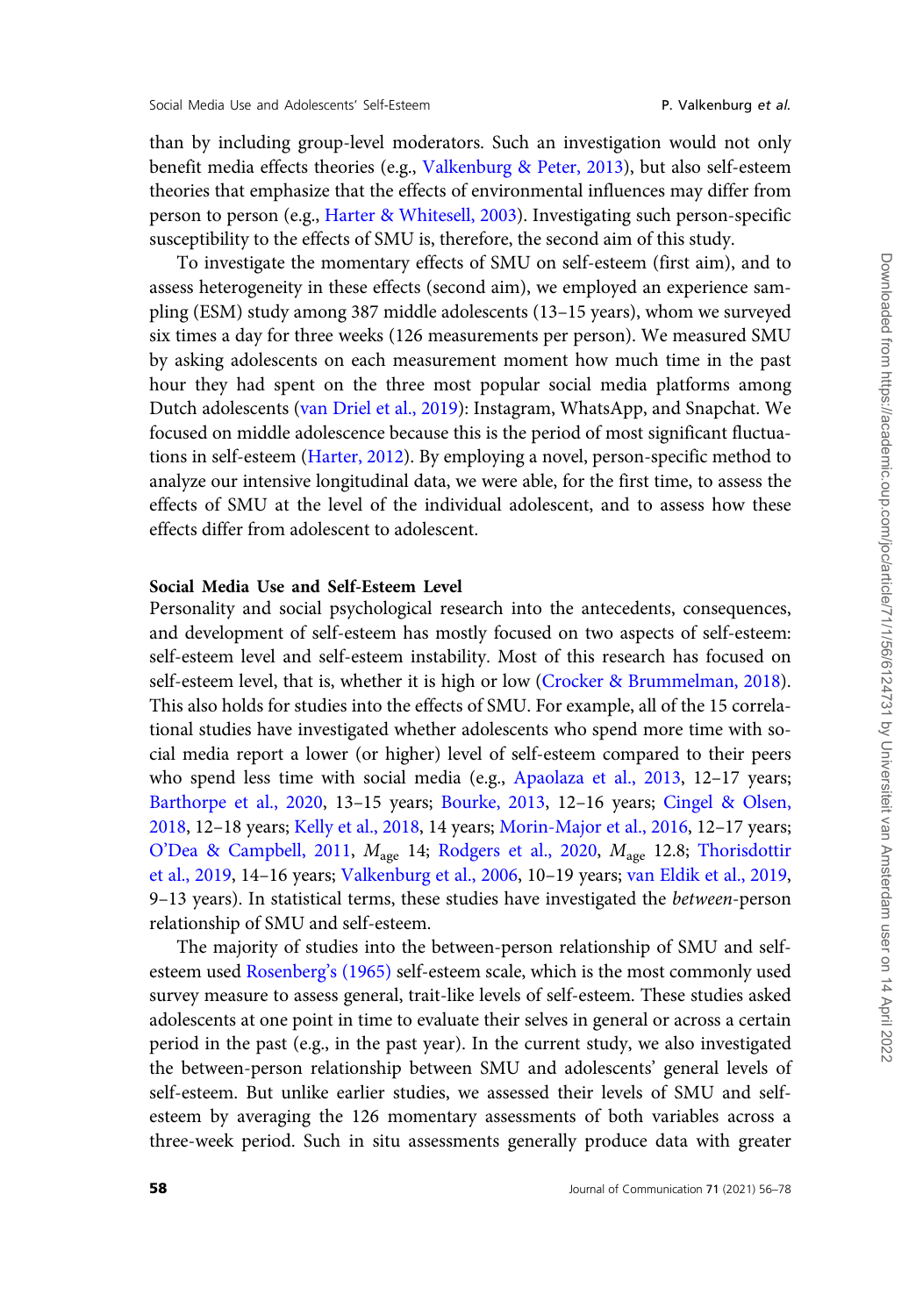ecological validity because they are made in the natural flow of daily life, which reduces recall bias [\(van Roekel et al., 2019](#page-22-0)). Given the inconsistent results in previous studies, the literature does not allow us to formulate a hypothesis on the between-person association between SMU and self-esteem level. Therefore, we investigated the following research question:

(RQ1) Do adolescents who spend more time with social media report a lower or higher level of self-esteem compared to adolescents who spend less time with social media?

# Social Media Use and Self-Esteem Fluctuations

A second strand of personality and social psychological research has focused on the instability of self-esteem. Self-esteem instability refers to the extent to which selfesteem fluctuates within persons ([Kernis, 2005\)](#page-20-0). Whereas research into the level of self-esteem has predominantly tried to establish differences in self-esteem between persons, work on self-esteem instability has focused on fluctuations in self-esteem within persons. [Rosenberg \(1986\)](#page-21-0) distinguishes between two types of within-person self-esteem fluctuations: baseline and barometric instability. Baseline instability refers to potential within-person changes in levels of self-esteem that occur slowly and over an extended period of time. It has been shown, for example, that selfesteem decreases in early adolescence after which it may slowly and steadily increase again in later adolescence [\(Harter & Whitesell, 2003\)](#page-19-0). Barometric fluctuations, in contrast, reflect short-term within-person fluctuations in self-esteem as a result of one's everyday positive and negative experiences. [Rosenberg \(1986\)](#page-21-0) argued that such barometric fluctuations are particularly evident during adolescence, when adolescents typically experience enhanced uncertainty about their identity (i.e., how to define who they are and will become), intimacy (i.e., how to form and maintain meaningful relationships), and sexuality (e.g., how to cope with sexual desire and define their sexual orientation; [Steinberg, 2011](#page-21-0)).

One of the aims of the current study is to investigate how SMU may induce within-person fluctuations in barometric self-esteem. Two earlier social media effects studies have focused on within-person effects, one longitudinal study [\(Boers](#page-19-0) [et al., 2019,](#page-19-0)  $M_{\text{age}}$  17.7) and one experiment ([Thomaes et al., 2010](#page-21-0), 8-12 years). Using Rosenberg's self-esteem scale, Boers et al. found negative within-person effects of SMU on baseline self-esteem. However, because the assessments of SMU and self-esteem were one year apart, and because short-term fluctuations can hardly be derived from designs with longer-term measurement intervals [\(Keijsers & van](#page-20-0) [Roekel, 2018\)](#page-20-0), this study, although important, may not inform a hypothesis on the influences of SMU on barometric self-esteem.

A within-person experiment by [Thomaes et al. \(2010\)](#page-21-0) does confirm self-esteem instability theories in the context of SMU. Thomaes et al. based their experiment on [Leary and Baumeister's \(2000\)](#page-20-0) Sociometer theory. Like Rosenberg's theory of self-esteem, Sociometer theory proposes that self-esteem serves as a sociometer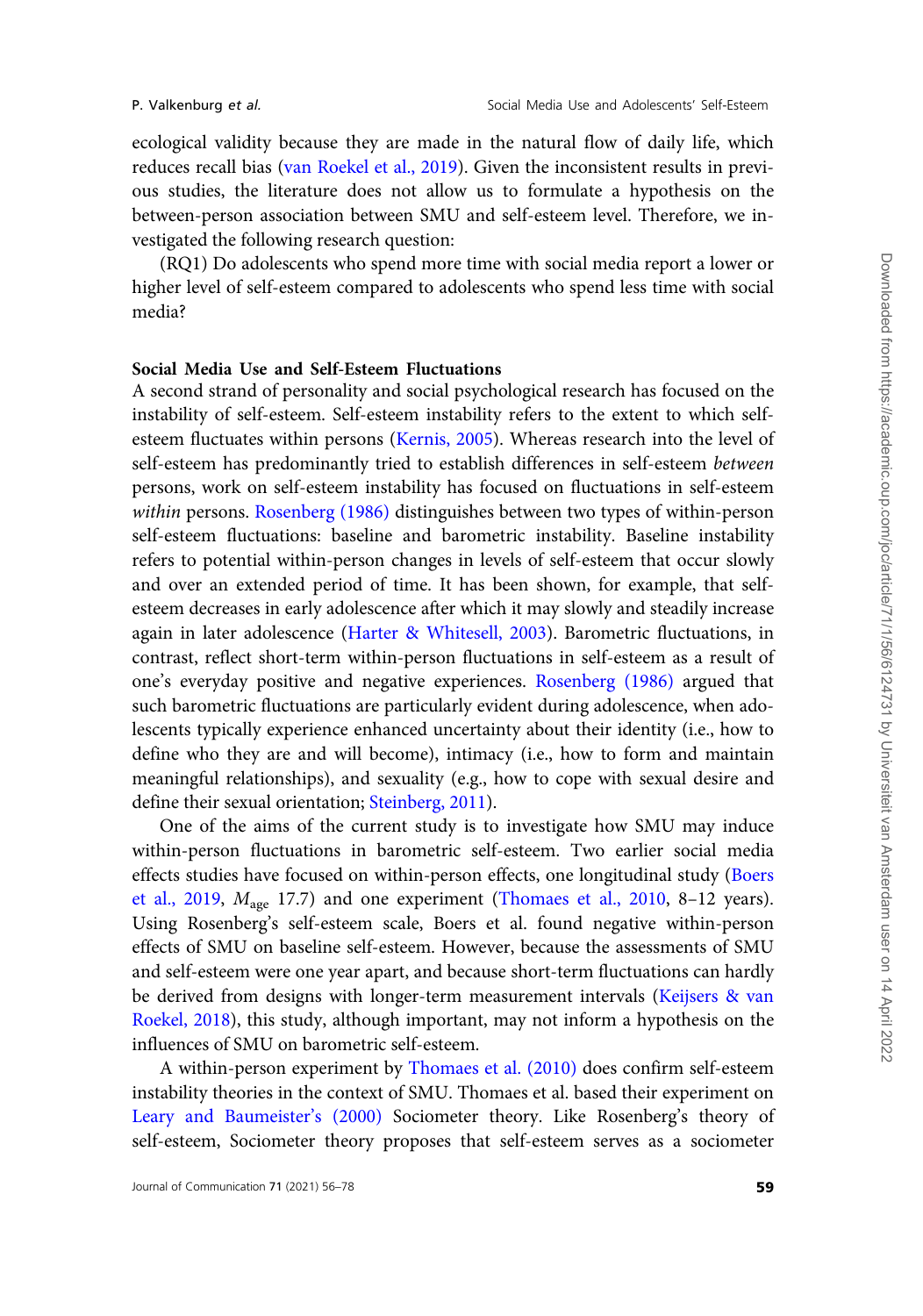(cf. barometer) that gauges the degree of approval and disapproval from one's social environment. An important proposition of Sociometer theory is that self-esteem changes are accompanied by changes in affect (mood and emotions). Self-esteem (and affect) goes up when people succeed or when others accept them, and it drops when people fail or when others reject them. The results of Thomaes et al. confirmed Sociometer theory: When preadolescents' online social media profiles were approved by others, their self-esteem increased, and when their online profiles were disapproved, their self-esteem dropped.

In Thomaes et al.'s study, peer approval was experimentally manipulated so that one group of preadolescents (8-13 years) received positive feedback and an equally sized group received negative feedback on their online profiles. In reality, however, peer approval and disapproval in social media interactions are typically not as neatly balanced. In fact, studies have often reported a positivity bias in social media-based interactions (e.g., [Reinecke & Trepte, 2014](#page-21-0); [Waterloo et al., 2017\)](#page-22-0), meaning that social media users tend to share and receive more positive than negative information. This positivity bias also strongly holds for adolescent social media users. For example, among a national sample of adolescents, only 8% "sometimes" received negative feedback on their posts, whereas 91% "never" or "almost never" received such feedback ([Koutamanis et al., 2015\)](#page-20-0). Therefore, on the basis of Sociometer theory, the positivity bias of social media interactions, and the findings of Thomaes et al., we expect an overall positive within-person effect of time spent with social media on adolescents' self-esteem:

(H1) Overall, adolescents' self-esteem will increase as a result of their time spent with social media in the past hour.

### Heterogeneity in the Effects of Social Media Use on Self-esteem

Most media effects theories that have been developed during and after the 1970s agree that media effects are conditional, meaning that they do not equally hold for all media users (for a review see [Valkenburg et al., 2016](#page-21-0)). These theories have sparked numerous media effects studies trying to uncover how certain dispositional, environmental, and contextual variables may enhance or reduce the cognitive, affective, and behavioral effects of media. In the past decade, this media effects research has resulted in an upsurge in meta-analyses of media effects, which not only helped integrating the findings in this vastly growing literature, but also pointed at the moderators that may explain differential susceptibility to media effects.

Despite their undeniable value, the effect sizes for both the main and moderating effects of media use that these meta-analyses have yielded typically range between  $r = .10$  and  $r = .20$  [\(Valkenburg et al., 2016](#page-21-0)). Although small to medium effect sizes are common in many neighboring disciplines, some media scholars have argued that such small media effects defy common sense because everyday experience offers anecdotal evidence of strong media effects for some individuals ([Valkenburg et al.,](#page-21-0)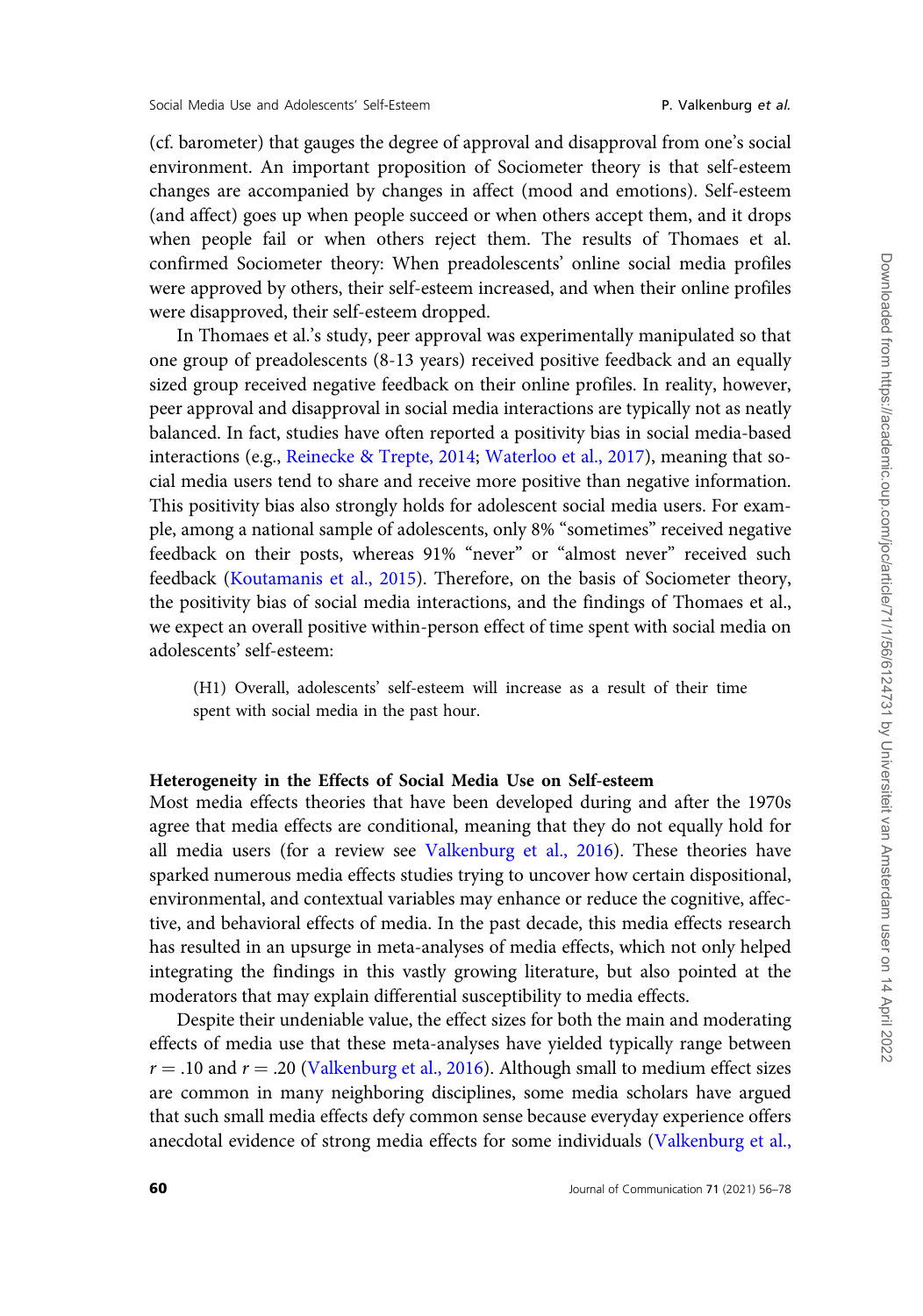[2016](#page-21-0)). Moreover, qualitative studies have repeatedly confirmed that media users differ greatly in their responses to (social) media (e.g., [Rideout](#page-21-0) & [Fox, 2018\)](#page-21-0). And studies on the emotional reactions to scary media content have reported extreme responses for particular individuals [\(Cantor, 2009](#page-19-0)).

There is an apparent discrepancy between the magnitude of conditional media effects sizes reported in quantitative studies and meta-analyses on the one hand and the results of qualitative studies and anecdotal examples on the other. By focusing on group-level moderator effects, meta-analyses (and the studies on which they are based) invariably gloss over more subtle individual differences between people ([Pearce](#page-20-0) & [Field, 2016\)](#page-20-0). Diving deeper into these subtle individual differences, however, is only possible with research designs that are able to detect differences in person-specific effects. Such designs require a large number of assessments per person to derive conclusions about processes within single persons, as well as a sufficient number of participants for bottom-up generalization to sub-populations ([Voelkle et al., 2012](#page-22-0)).

An important aim of this study is to capture such person-specific susceptibilities to the effects of SMU by employing a novel method of analysis: Dynamic Structural Equation Modeling (DSEM). DSEM is an advanced modeling technique that is suitable for analyzing intensive longitudinal data, that is, data with 20 to more than 100 repeated measurements that are typically closely spaced in time [\(McNeish &](#page-20-0) [Hamaker, 2020](#page-20-0)). DSEM combines the strengths of multilevel analysis and Structural Equation Modeling (SEM) with  $N = 1$  time-series analysis.  $N = 1$  time-series analysis enables researchers to establish the longitudinal (lagged) associations between SMU and self-esteem within single persons. The multilevel part of DSEM provides the opportunity to test whether the person-specific effect sizes of SMU on selfesteem differ between persons. Combining the power of a large number of assessments of single persons with a large sample, DSEM may help us answer the question: For how many adolescents does SMU support their self-esteem, for how many does it hinder their self-esteem, and for how many does it not affect their selfesteem?

Not only media effects theories, but also self-esteem theories give reason to assume person-specific effects of environmental influences on self-esteem. These theories agree that some individuals experience significant boosts (or drops) in selfesteem when they experience minor disapproval (or approval) from their peers, whereas the self-esteem of others may fluctuate only in case of serious self-relevant experiences ([Crocker & Brummelman, 2018\)](#page-19-0). For example, a study by [Harter and](#page-19-0) [Whitesell \(2003\)](#page-19-0) showed that 59% of adolescents were prone to self-esteem fluctuations, whereas 41% were not or less prone to such fluctuations. Based on these insights of self-esteem theories, it is likely that the effects of SMU will also differ from adolescent to adolescent. Due to the positivity bias of social media interactions, we expect that most adolescents will experience increases in self-esteem as a result of their SMU in the past hour, whereas a smaller group will experience decreases in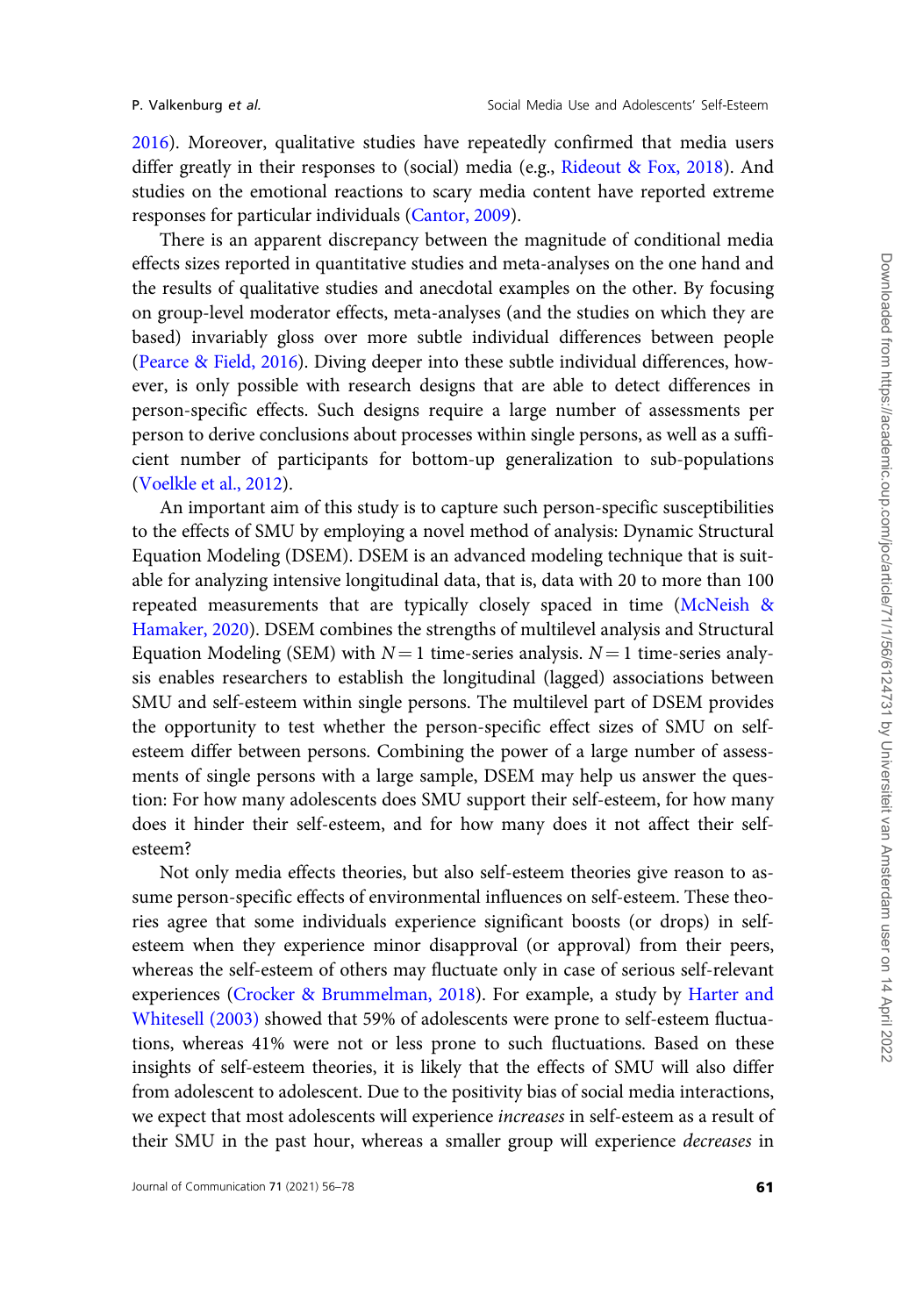self-esteem, and for another smaller group of adolescents their SMU will be unrelated to their self-esteem. Therefore, we hypothesize:

(H2) The effect of time spent with social media on self-esteem will vary from adolescent to adolescent.

# Method

# Participants

This [preregistered](https://osf.io/peqa4) study is part of a larger project on the psychosocial consequences of SMU. The present study uses data from the first three-week experience sampling method (ESM) wave of this project that took place in December 2019. The sample consisted of 387 early and middle adolescents (13- to 15-year-olds; 54% girls;  $M_{\text{age}}$  $= 14.11, SD = .69$ ) from a large secondary school in the southern area of The Netherlands. Participants were enrolled in three different levels of education: 44% were in lower prevocational secondary education (VMBO), 31% in intermediate general secondary education (HAVO), and 26% in academic preparatory education (VWO). Of all participants, 96% was born in The Netherlands and self-identified as Dutch, 2% was born in another European country, and 2% in a country outside Europe. The sample was representative of this area in The Netherlands in terms of educational level and ethnic background [\(Statistics Netherlands, 2020](#page-21-0)).

# Procedure

The study was approved by the Ethics Review Board of the University of Amsterdam. Before the start of the study parents gave written consent for their child's participation in the study, after they had been extensively informed about the goals of the study. At the end of November 2019, participants took part in a baseline session during school hours. Researchers informed participants of the aims and procedure of the study and assured them that their responses would be treated confidentially. Participants were provided with detailed instructions about the ESM study that started in the week following upon the baseline survey. They were instructed on how to install the ESM software application (Ethica Data) on their phones, and how to answer the different types of ESM questions. At the end of the baseline session, participants completed an initial ESM survey on their use of different social media platforms, which we used to personalize subsequent ESM surveys. In case of questions or problems with the installment of the software, three researchers were present to help out.

ESM study. In the three-week ESM study, participants completed six 2-minute surveys per day in response to notifications from their mobile phones. The first and last ESM surveys contained 24 questions, whereas each of the other four ESM surveys consisted of 23 questions. Each ESM survey assessed, among other variables not reported in this study, participants' self-esteem and their SMU. Participants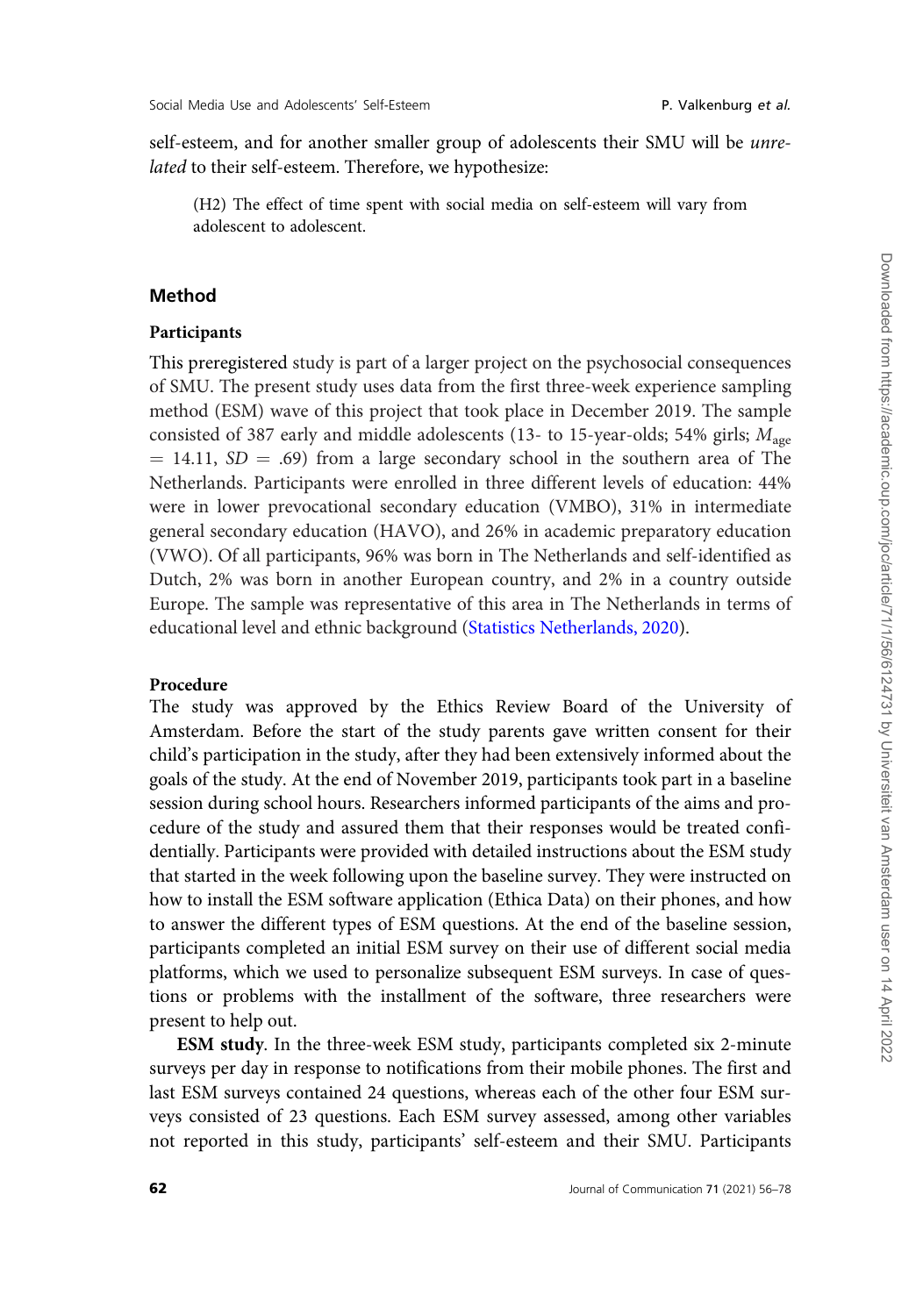received questions about their time spent with Instagram, WhatsApp, and Snapchat if they had indicated in the baseline session that they used these platforms more than once per week. In case participants did not use any of these platforms more than once a week, they were surveyed about other platforms that they did use (e.g., YouTube or gaming). If they did not use any other platforms either, they received other questions to ensure that each participant received the same number of questions. In total, 375 (97%) participants received questions about WhatsApp, 345 participants (89%) about Instagram, and 285 (73%) about Snapchat.

Sampling scheme. In total, participants received 126 ESM surveys (i.e., 21 days  $*$ 6 assessments a day) at random time points within fixed intervals. The sampling scheme was tailored to the school's schedule and participants' weekday and weekend routines to avoid that participants received notifications during class hours and while sleeping in on the weekends. Five to ten minutes after each ESM notification, participants received an automatic reminder. We have uploaded our entire notification scheme with the response windows on [OSF](https://osf.io/tbdjq/).

Monitoring plan/incentives. We regularly messaged adolescents to check whether we could help with any technical issues and to motivate them to fill out as many ESM surveys as possible. Adolescents received a small gadget for participating in the baseline session, and a compensation of  $\epsilon$ 0.30 for each completed ESM survey. In addition, each day we held a lottery, in which four participants who had completed all six ESM surveys the day before could win  $E$ 25.

**Compliance.** We sent out 48,762 surveys (i.e.,  $387 \times 126$ ) to participants. Due to unforeseen technical problems with the Ethica software, 862 ESM surveys did not reach participants. As a result, 47,900 ESM surveys were received, and 34,930 surveys were completed. This led to a compliance rate of 73%, which is good in comparison with previous ESM studies among adolescents ([van Roekel et al., 2019](#page-22-0)). On average, participants completed 90.26 ESM surveys  $(SD = 23.84)$ .

A priori power-analyses. The number of assessments was determined based on the fact that a minimum of 50–100 assessments per participant is recommended to conduct  $N = 1$  time-series analyses [\(Voelkle et al., 2012\)](#page-22-0). In order to obtain at least 50 assessments per participant, we took a conservative approach and scheduled for a total of 126 assessments. A priori power analyses indicated that a number of 300 participants would suffice to reliably detect small effect sizes with a minimum power of .80 and significance levels of  $p = .05$ .

### Measures

Time spent with social media. To obtain an ecologically valid ESM assessment of time spent with social media, we asked participants at each assessment how much time in the past hour they had spent with the three most popular platforms: WhatsApp, Instagram, and Snapchat. For each platform, we selected the most popular activities ([van Driel et al., 2019\)](#page-21-0). For Instagram, we asked: How much time in the past hour have you spent... (1) sending direct messages on Instagram? (2)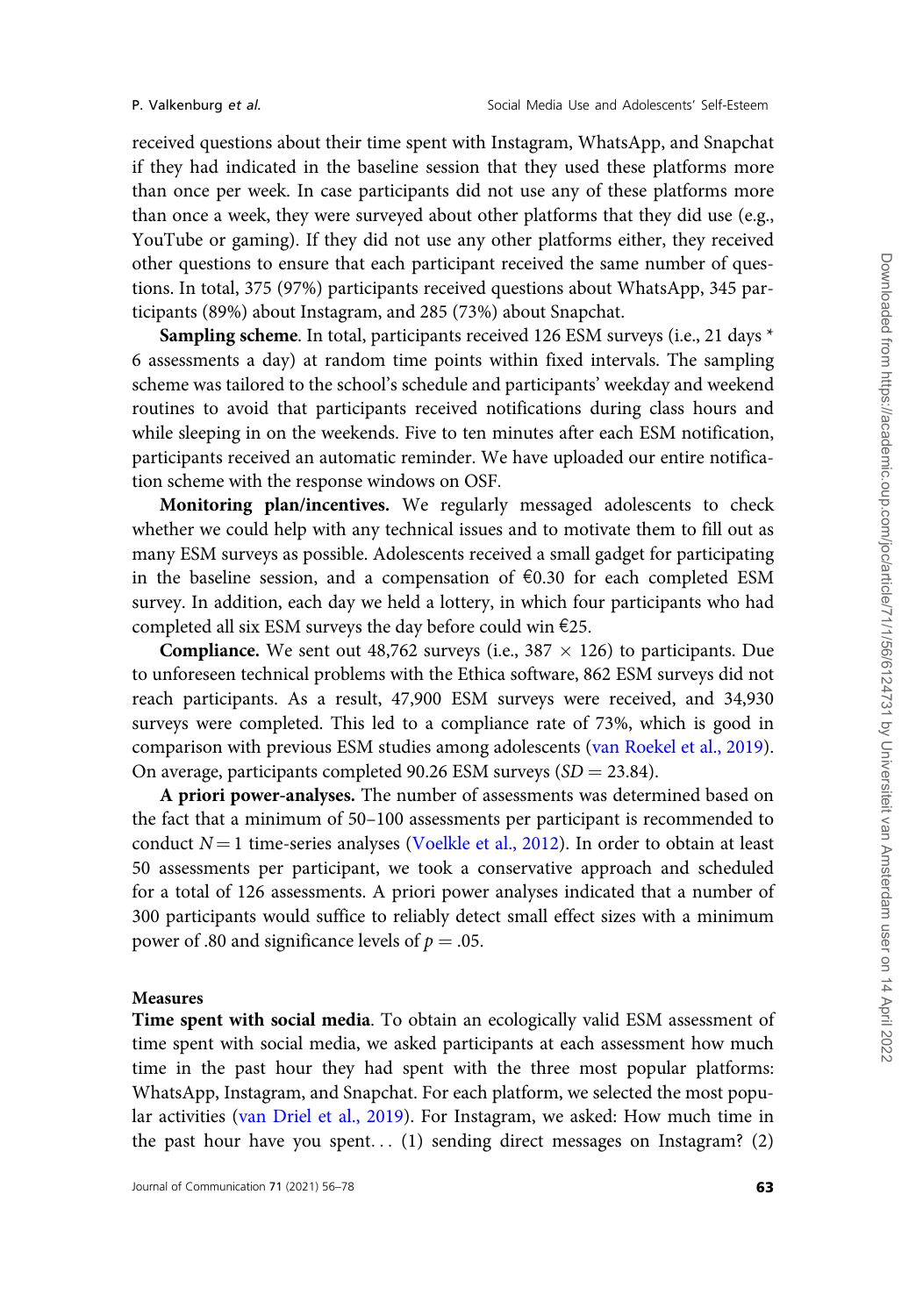reading direct messages on Instagram? (3) viewing posts/stories of others on Instagram? For WhatsApp, we asked: How much time in the past hour have you spent... (4) sending messages on WhatsApp? (5) reading messages on WhatsApp? For Snapchat we asked: How much time in the past hour have you spent... (6) viewing snaps of others on Snapchat? (7) viewing stories of others on Snapchat? (8) sending snaps on Snapchat? Response options for each of these activities were measured with a Visual Analog Scale (VAS) that ranged from 0 to 60 minutes with oneminute intervals.

Participants' scores on these activities were summed for each of the three platforms. For some assessments this summation led to time estimations exceeding 60 min. For WhatsApp this pertained to 0.85% of all 34,127 assessments, for Instagram to 2.40% of all 31,718 assessments, and for Snapchat to 3.87% of all 26,533 assessments. As indicated in our [preregistration,](https://osf.io/peqa4) these scores were recoded to 60 min. In a next step, the indicated times spent with WhatsApp, Instagram, and Snapchat were summed to create a variable "time spent with social media." The summation of the three platforms again led to some estimations exceeding 60 min (i.e., 10.64% of all 34,686 estimations). In accordance with our preregistration, these scores were recoded to 60 min.

Self-esteem. Based on [Rosenberg's \(1965\)](#page-21-0) self-esteem scale, and studies establishing the validity of single-item measures of self-esteem (e.g., [Robins et al., 2001\)](#page-21-0), we presented participants with the question: "How satisfied do you feel about yourself right now?" We used a 7-point response scale ranging from 0 (not at all) to 6 (completely), with 3 (a little) as the midpoint.

#### Method of Analysis

As [preregistered](https://osf.io/peqa4), we employed Dynamic Structural Equation Modeling (DSEM) for intensive longitudinal data in Mplus Version 8.4. Following the recommendations of [McNeish and Hamaker \(2020\)](#page-20-0), we estimated a two-level autoregressive lag-1 model (AR[1] model) with self-esteem as the outcome. At the within-person level (level 1), we specified SMU in the past hour as the time-varying covariate of self-esteem (to investigate H1), while controlling for the autoregressive effect of selfesteem (i.e., self-esteem predicted by lag-1 self-esteem). At the between-person level (level 2), we included the latent mean level of self-esteem and the latent mean of SMU in the past hour, and the correlation between these mean levels (to investigate RQ1). Finally, we included the between-person variances around the within-person effects of SMU on self-esteem (i.e., random effects to investigate H2).

Before estimating the model, we checked the required assumption of stationarity, that is, whether the mean of the outcome did not systematically change during the study ([McNeish & Hamaker, 2020](#page-20-0)). To do so we compared a two-level fixed effect model with day of study predicting self-esteem with an intercept-only model (i.e., a model without predictors). The assumption of stationarity was confirmed: Day of the study explained only 0.82% of the within-person variance in self-esteem.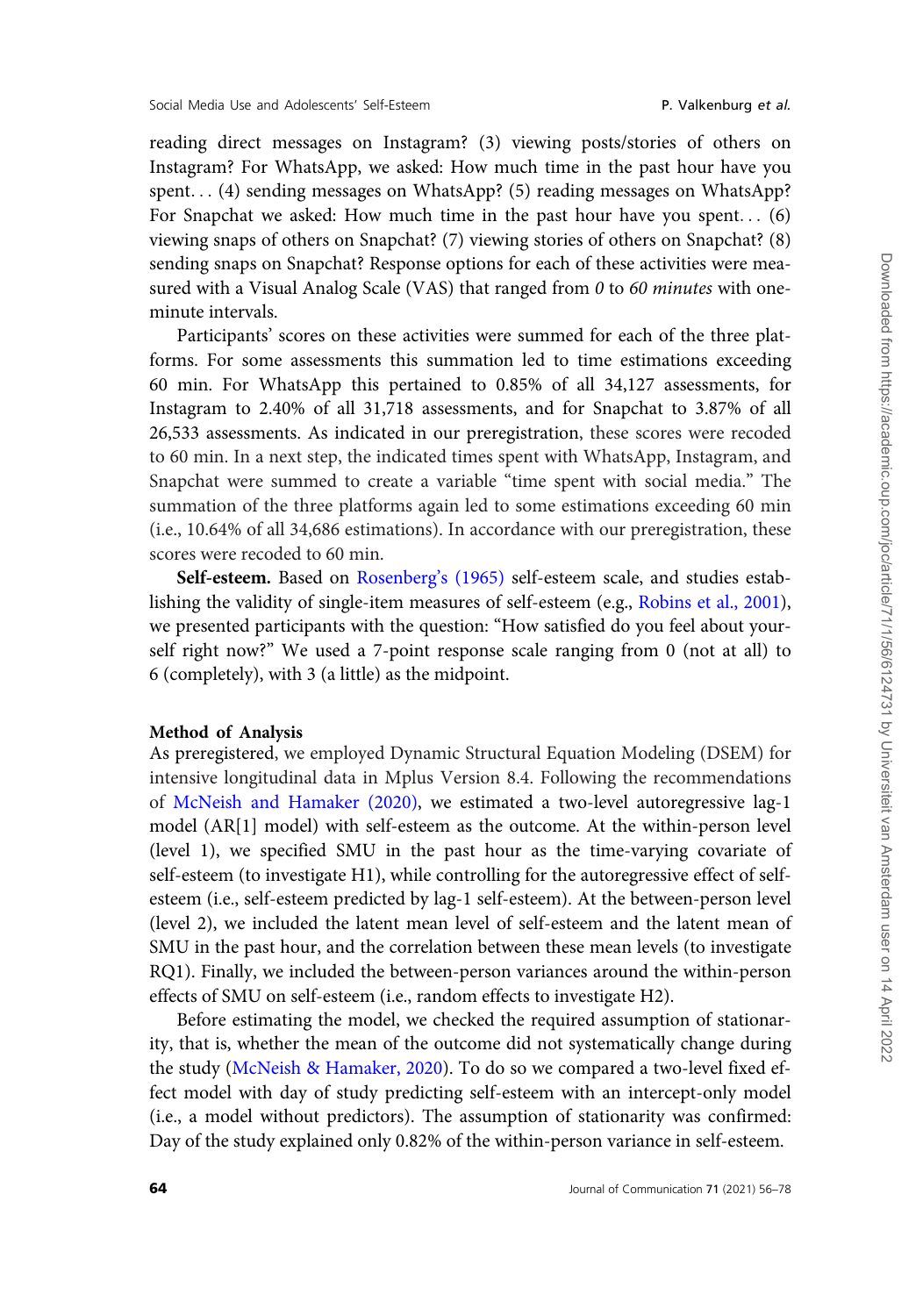<span id="page-9-0"></span>Model specifications. By default, DSEM uses Bayesian Markov Chain Monte Carlo (MCMC) for model estimation. We followed our [preregistered](https://osf.io/peqa4) plan of analyses and ran the DSEM model with a minimum of 5,000 iterations. Before interpreting the estimates, we checked whether the model converged following the procedure of [Hamaker et al. \(2018\).](#page-19-0) Model convergence is considered successful when the Potential Scale Reduction (PSR) values are very close to 1 [\(Gelman](#page-19-0) & [Rubin, 1992](#page-19-0)), and the trace plots for each parameter look like fat caterpillars. We interpreted the parameters with the Bayesian credible intervals (CIs), as well as the Bayesian p-values. The hypotheses are confirmed if the 95% CIs for the effect of SMU on selfesteem (within-level; H1) and for the variance around this effect (between-level; H2) do not contain 0. Further details of the analytical strategy can be found in the preregistration of the study.

# Results

# Correlations and Descriptives

Table 1 presents the means, standard deviations (SDs), ranges, and the withinperson, between-person, and intra-class correlations (ICCs) of time spent with social media (SMU) and self-esteem. As the table shows, the average level of selfesteem was high ( $M = 4.09$ ,  $SD = 1.12$ , range = 0–6). Participants spent on average almost 17 minutes (range 0–60 min.) with social media in the hour before each measurement occasion. The between-person association of the mean level of SMU with the mean level of self-esteem was significantly negative ( $r = -.14$ ,  $p = .005$ ). The within-person correlation was close to zero ( $r = -.01$ ,  $p = .028$ ), but significant (due to the high power of the study).

The Intra-Class Correlations (ICCs) were .45 for self-esteem and .48 for SMU, which means that 45% of the variance in self-esteem and 48% of the variance in

|                           | Descriptive statistics |                         |               | Correlations   |                |             |
|---------------------------|------------------------|-------------------------|---------------|----------------|----------------|-------------|
|                           | Range                  | М                       | <i>SD</i>     | Within         | <b>Between</b> | Intra-Class |
| Self-esteem<br><b>SMU</b> | $0 - 6$<br>$0 - 60$    | 4.09<br>$16.93^{\rm a}$ | 1.12<br>14.48 | n/a<br>$-.01b$ | n/a<br>$-.14c$ | .45<br>.48  |

Table 1 Descriptive Statistics and Within-Person, Between-Person, and Intra-Class Correlations of Time Spent with Social Media (SMU) and Self-Esteem

Notes.

<sup>a</sup>Mean scores reflect average number of minutes spent with social media in the past hour.

 $^{\rm b}$ Within-person association ( $p = .028$ ) between SMU and self-esteem.

<sup>c</sup>between-person association ( $p = .005$ ) between SMU and self-esteem.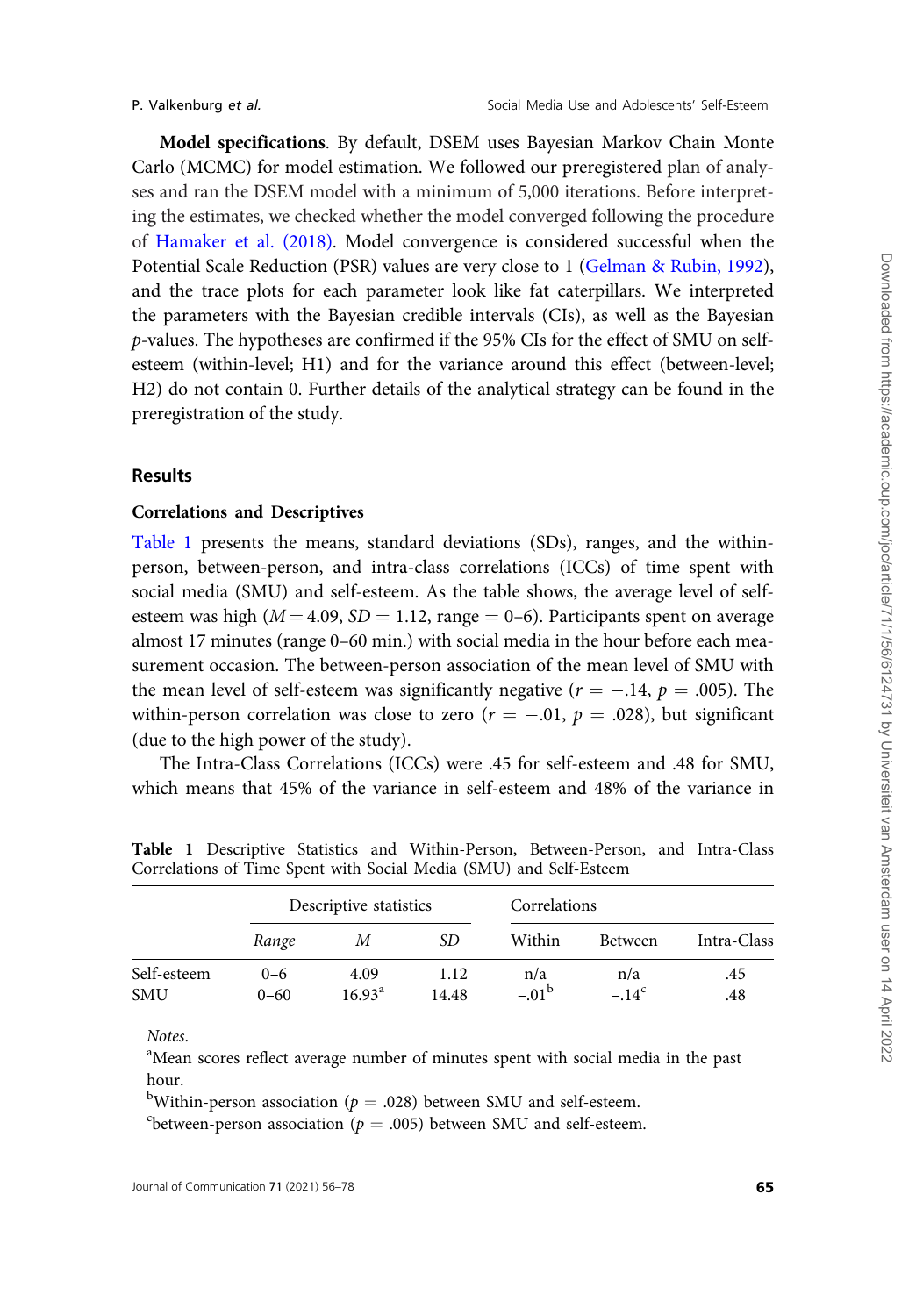SMU was explained by differences between participants (i.e., between-person variance), whereas the larger part of these variances (55% and 52%) was explained by fluctuations within participants (i.e., within-person variance). These ICCs confirm that our sampling scheme of six assessments a day was appropriate for assessing within-person fluctuations in self-esteem and SMU and led to data with sufficient within-person variance for DSEM analyses.

#### DSEM Results

In all the steps of the analysis strategy, we followed our [preregistered plan.](https://osf.io/peqa4) We first ran a DSEM model with a minimum of 5,000 iterations (and a default maximum of 50,000 iterations) and one-hour time intervals (TINTERVAL $=$  1). This model did not converge: The Potential Scale Reduction (PSR) convergence criterion reached 1.354, which is not close enough to 1. As recommended by [McNeish](#page-20-0) [and Hamaker \(2020\)](#page-20-0), in a next step, we improved the model setup by increasing the time interval from 1 to 2 hours (TINTERVAL  $=$  2). This model converged well and before the 5,000 iterations. The PSR for this model was 1.006. Visual inspection of the trace plots confirmed that convergence was successful. Finally, we also ran a model with 10,000 iterations to exclude the possibility that the PSR value of 5,000 iterations was close to 1 by chance (Schultzberg & Muthén, 2018). This model reached a PSR of 1.002, and its results did not deviate from the model with 5,000 iterations.

#### Investigating Research Question and Hypotheses

To answer our research question (RQ1), we investigated the between-person association between SMU and self-esteem. The DSEM analyses revealed a significantly negative association of  $-.147$  between SMU and participants' level of self-esteem, meaning that participants who spent more time with social media across the three weeks had a lower average level of self-esteem compared to participants who spent less time with social media across this period [\(Table 2](#page-11-0)).

Our first hypothesis (H1) predicted an overall positive within-person effect of SMU on self-esteem. This within-person effect represents the average changes in self-esteem (i.e., self-esteem controlled for self-esteem at  $t-1$ ) as a result of SMU in the previous hour. This hypothesis did not receive support. Despite the high power of the study, the within-person effect was nonsignificant ( $\beta = -.009$ ), meaning that, on average, participants' self-esteem did not increase nor decrease as a result of their SMU in the previous hour ([Table 2\)](#page-11-0).

Our second hypothesis (H2), which predicted that the within-person effect of SMU on changes in self-esteem would differ from participant to participant, did re-ceive support ([Table 2:](#page-11-0) random effect = 0.006,  $p = .000$ ). This random effect means that there was significant variance between participants in the extent to which their SMU in the previous hour predicted changes in their self-esteem.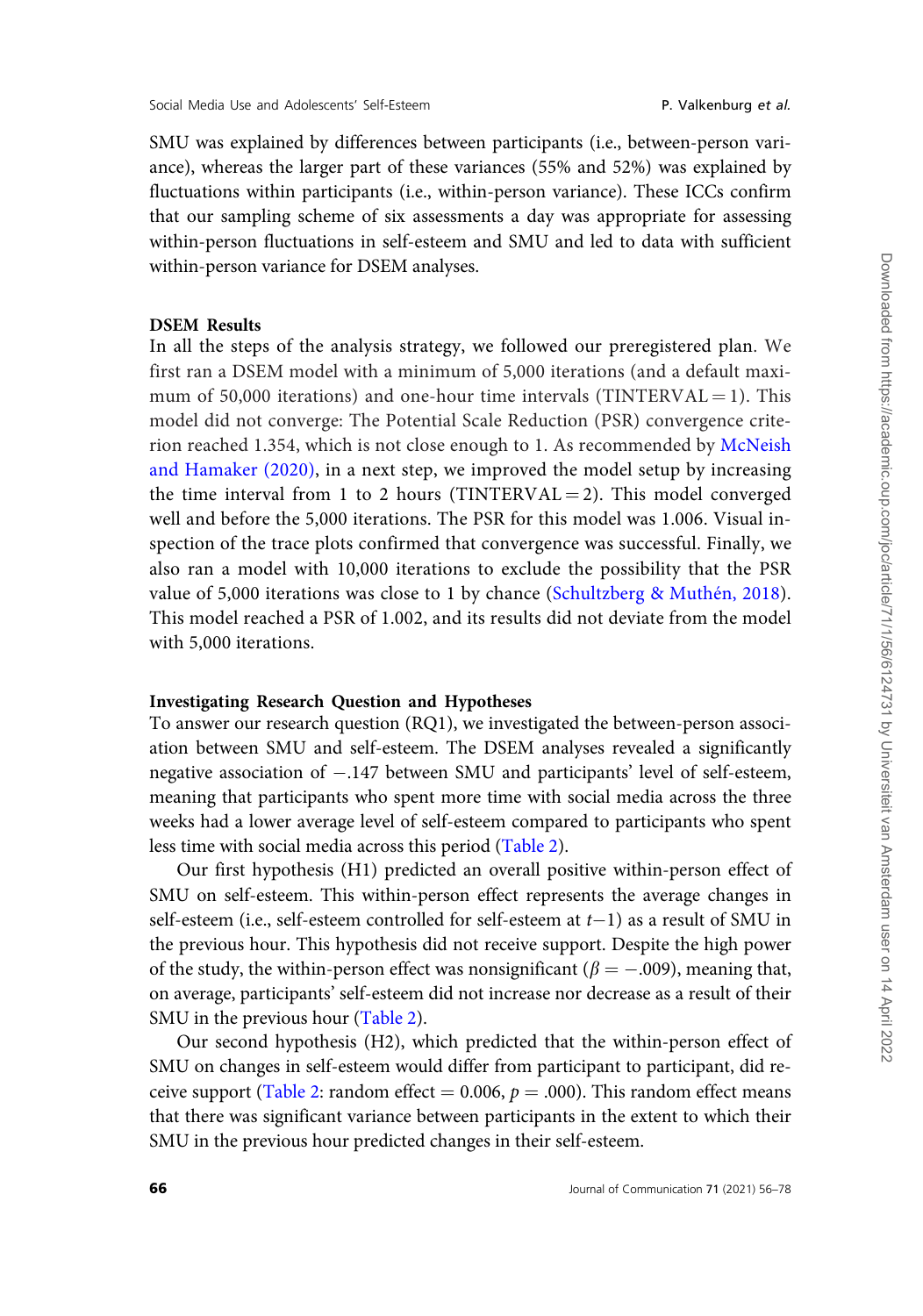|                                      | b          |         | P    | 95% CI                        |
|--------------------------------------|------------|---------|------|-------------------------------|
| Between-Person associations          |            |         |      |                               |
| SMU & $S-E$ (RO1)                    | $-.239$    | $-.147$ | .003 | $[-.243, -.043]$              |
| SMU & $\beta^a$                      | $-.004$    | $-.035$ | .354 | $[-.213, .149]$               |
| S-E & $\beta^{\rm b}$                | $-.026$    | $-.298$ | .000 | $[-.447, -.144]$              |
| Within-Person effects                |            |         |      |                               |
| SMU $\rightarrow$ S-E (H1; $\beta$ ) | $-.008$    | $-.009$ | .088 | $[-.024, .005]$               |
| S-E $(t-1) \rightarrow$ S-E $(t)$    | .222       | .221    | .000 | [.208, .236]                  |
|                                      | $\sigma^2$ |         | p    | 95% CI                        |
| Random effect                        | 0.006      |         | .000 | $[0.004, 0.008]$ <sup>c</sup> |
| $SMU \rightarrow S-E(H2)$            |            |         |      |                               |
| Other variances                      |            |         |      |                               |
| SMU (between-person)                 | 2.117      |         | .000 | [1.840, 2.458]                |
| SMU (within-person)                  | 2.300      |         | .000 | [2.267, 2.335]                |
| S-E (between-person)                 | 1.255      |         | .000 | [1.088, 1.459]                |
| S-E (within-person, residual)        | 1.274      |         | .000 | [1.254, 1.293]                |

<span id="page-11-0"></span>Table 2 DSEM Results of the Between-Person Associations and Within-Person Effects of Time Spent with Social Media (SMU) and Self-Esteem (S-E)

Notes:

<sup>a</sup>The relationship between SMU and  $\beta$  r $\beta$  reflects the extent to which the within-person effect of momentary SMU on momentary S-E depends on the average level of adolescents' SMU;

<sup>b</sup>The relationship between S-E and  $\beta\beta$  reflects the extent to which the within-person effect of momentary SMU on momentary S-E depends on adolescents' average level of S-E; <sup>c</sup>The 95% Credible Interval of the variance around the effect of SMU on S-E indicates that the within-person effect of SMU on S-E differed among participants.  $b$ 's are unstandardized;  $\beta\beta$ 's are standardized using the STDYX Standardization in Mplus; p-values are one-tailed Bayesian p-values [\(McNeish](#page-20-0) [& Hamaker, 2020](#page-20-0)).

[Figure 1](#page-12-0) shows the distribution of the person-specific standardized effect sizes for the effect of SMU on changes in self-esteem. These effect sizes ranged from  $\beta =$  $-.21$  to  $\beta = +.17$  across participants. As the bar graph shows, the majority of participants (88%) experienced no or very small positive or negative effects of their SMU (i.e.,  $-.10 < \beta < .10$ ) on changes in self-esteem, whereas a small group of participants (4%) experienced positive (.10  $\leq \beta \leq$  .17), and another small group (8%) experienced negative effects (–.21  $\leq \beta \leq$  -.10) of SMU on changes in self-esteem. [Figure 2](#page-13-0) presents the  $N = 1$  time-series plots of three participants, one who experienced a positive, one who experienced a negative, and one who experienced a nulleffect of SMU on self-esteem.

#### Exploratory Analyses

In addition to our preregistered hypotheses, we ran four exploratory analyses. In a first step, we investigated potential platform differences. Because earlier studies into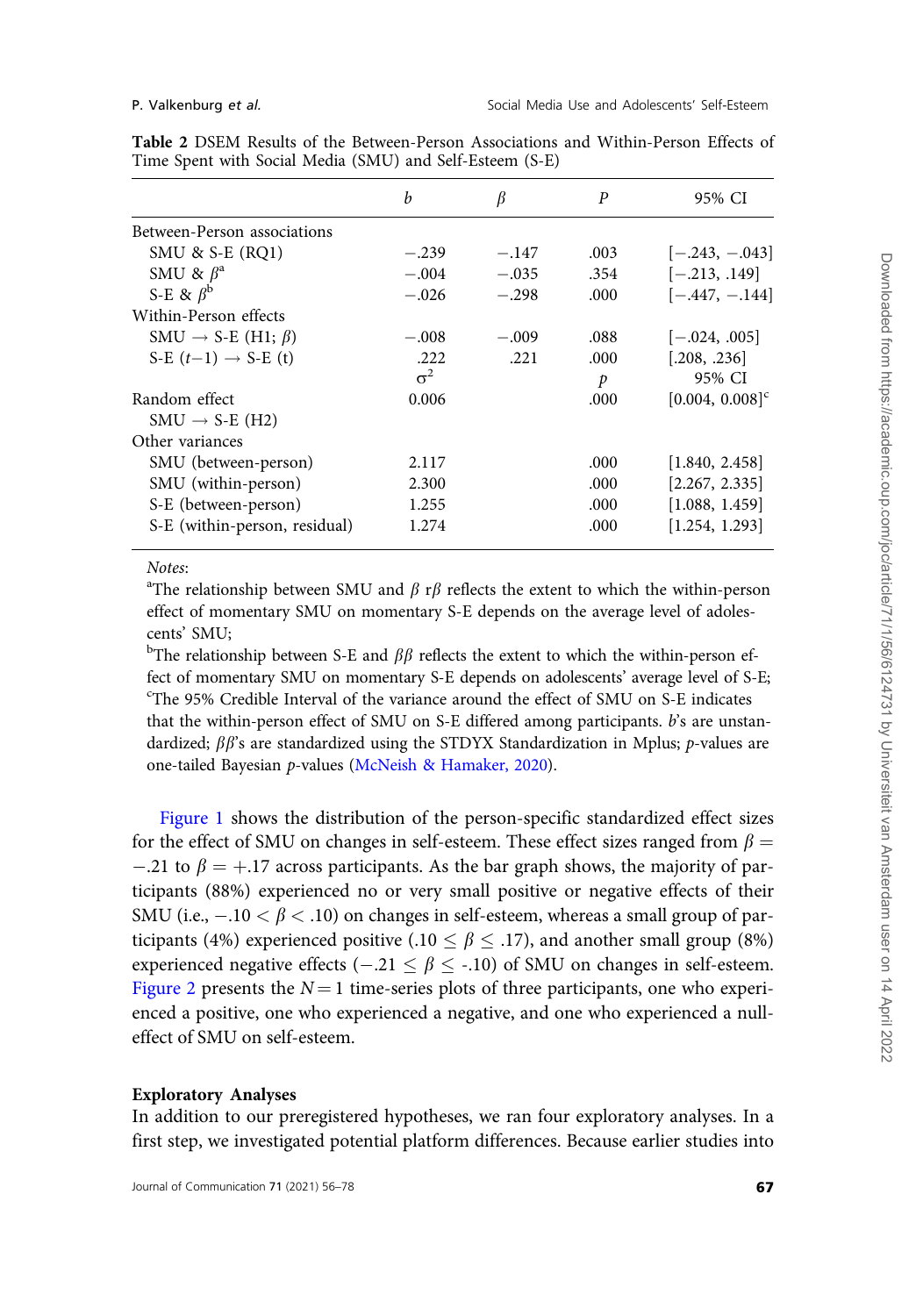<span id="page-12-0"></span>

Figure 1 Range of the Standardized Person-Specific Effects of SMU on in Self-Esteem. *Note*. The vertical black line represents the mean of the person-specific effects ( $\beta = -.009$ ).

the relationship between SMU and self-esteem did not investigate differential effects of different platforms, we summed adolescents' use of Instagram, Snapchat, and WhatsApp to create our SMU measure. To explore potential platforms differences, we reran our analyses separately for each of the three platforms. Our results did not show significant differences in the between-person relationships and within-person effects of the use of these platforms on self-esteem (see Supplement 1).

In a second step, we ran a multilevel model without controlling for self-esteem at the previous assessment. Given that DSEM models are rather stringent and that sizeable differences in effect sizes between lagged and non-lagged media effects have been reported ([Adachi](#page-19-0) & [Willoughby, 2015](#page-19-0)), we wanted to get insight into these differences. All other model specifications of the multilevel model were identical to the initial DSEM model. The associations between SMU and self-esteem in the multilevel model ranged from  $\beta = -.34$  to  $\beta = +.33$ . Consistent with the DSEM model, the average within-person association of SMU and self-esteem was close to zero ( $\beta$ )  $= -0.007, p = 0.162, \text{ CI} = [-0.022, 0.007]$  compared to  $\beta = -0.009$  in the DSEM model).

In a third step, we explored whether the person-specific within-person effects of SMU on self-esteem (i.e., the  $\beta s$ ) differed for adolescents with different mean levels of SMU or different mean levels of self-esteem. As [Table 2](#page-11-0) shows, the cross-level interaction of participants' mean levels of SMU with the  $\beta$ 's was non-significant, indicating that adolescents with higher mean levels of SMU did not experience a more negative (or positive) within-person effect of SMU on their self-esteem than their peers with lower SMU. The cross-level interaction of *self-esteem* and the  $\beta s$  did reveal that the within-person effect of SMU on self-esteem depended on adolescents' mean level of self-esteem: Adolescents with lower average levels of self-esteem had a more positive within-person effect of SMU on self-esteem than adolescents with higher average levels of self-esteem, and vice versa.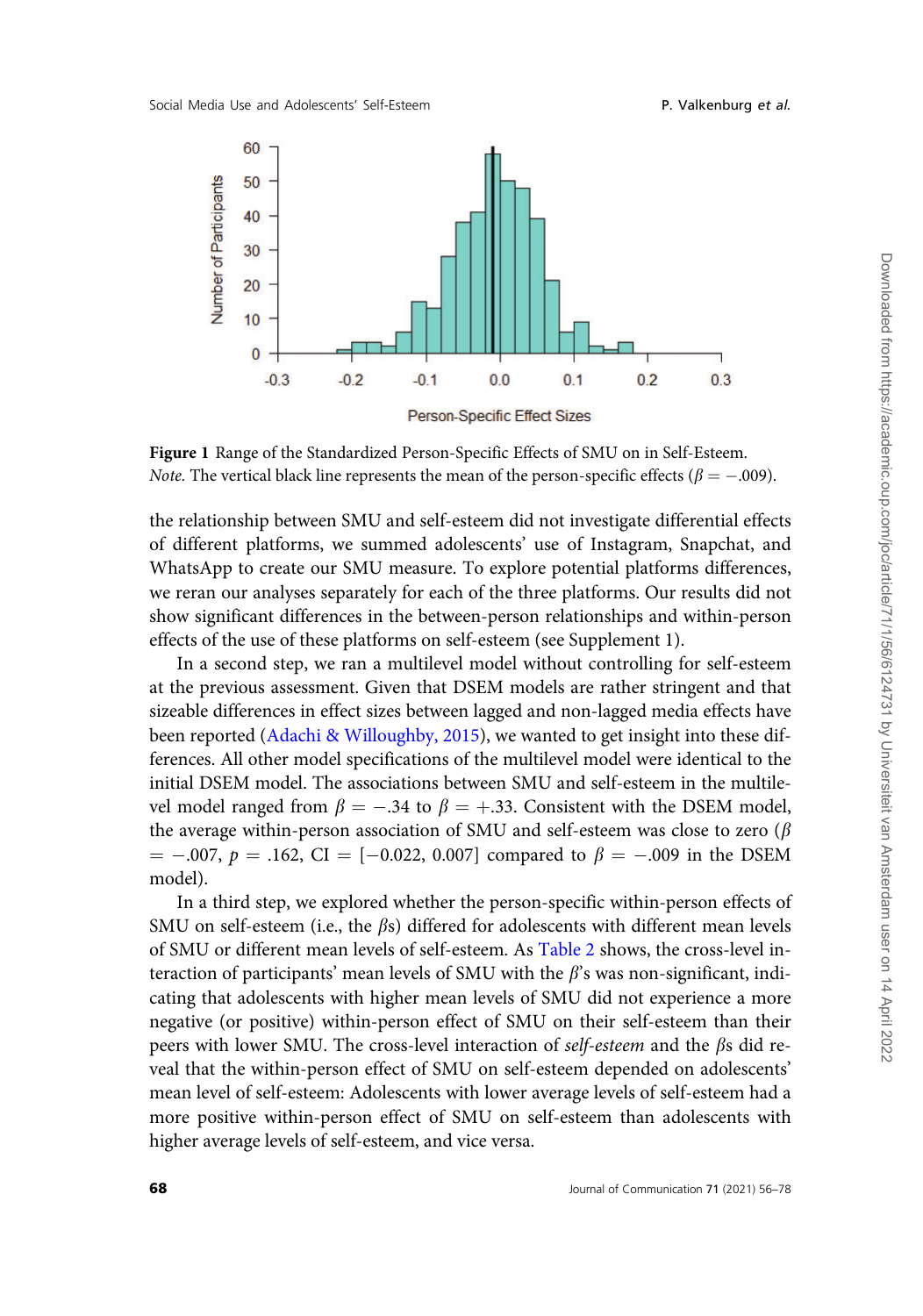<span id="page-13-0"></span>

Figure 2 Three  $N = 1$  time-series plots picturing the effects of SMU on self-esteem (S-E). *Note.* The x-axes represent the measurement moments (range  $1-126$ ). The y-axes represent the co-fluctuations in SMU (blue lines, range 0–60 minutes/10) and S-E (yellow lines, range 0–6). The top plot belongs to a participant who experienced a positive effect of SMU on S-E  $(\beta = .174)$ . The SMU and S-E of this participant regularly co-fluctuated (e.g., around moment 40 and around moment 41). The middle plot is from a participant who experienced a negative effect ( $\beta\beta = -.196$ ): When the SMU of this participant increased, his/her S-E dropped (e.g., around moment 56), and vice versa (e.g., around moment 21). The bottom plot is from a participant who experienced no effects ( $\beta$  = .013): At some moments, the S-E of this participant increased after his/her SMU increased (e.g., around moment 45), at othermoments her/his S-E dropped after his/her SMU went up (e.g., moment 72), resulting in a net effect close to zero.

In a final step, we investigated a between-person hypothesis of one of the anonymous reviewers, who suggested to check whether adolescents with moderate SMU would experience higher trait levels of self-esteem than those with low and high SMU. We investigated this potential inverted U-shaped relationship between SMU and self-esteem by following the two-step hierarchical regression analysis used by [Cingel and Olsen \(2018\)](#page-19-0). At step 1 of this regression analysis, we found a negative linear relationship between SMU and self-esteem ( $\beta = -.145, p = .005; R^2 = .021,$ see also [Table 1](#page-9-0)). At step 2, we found no significant curvilinear relationship between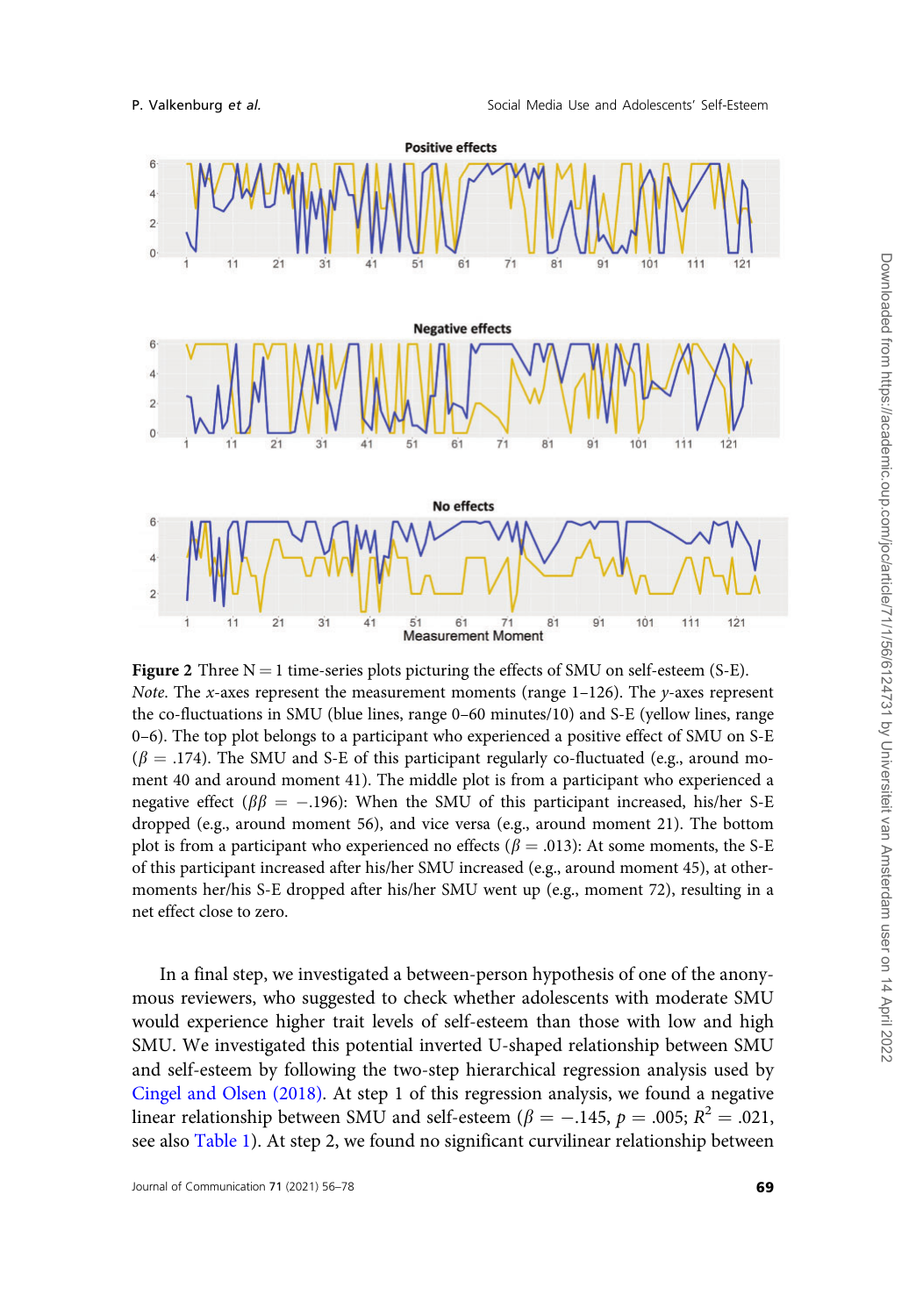SMU and self-esteem, because the added squared SMU term did not result in a significant change in the explained variance ( $\Delta R^2 = .001$ ,  $\Delta F(1, 380) = .516$ ,  $p = .473$ ).

#### Sensitivity Analysis

As [preregistered](https://osf.io/peqa4), we conducted a validation check to examine whether participants' answers were trustworthy according to the following criteria: (1) inconsistency of participants' within-person response patterns, (2) outliers, (3) unserious responses (e.g., gross comments) to the open question in the ESM study. Based on these criteria, we considered the responses of eight participants as potentially untrustworthy, because they violated criterion 1 and 2 ( $n = 4$ ) or criterion 1 and 3 ( $n = 4$ ). As a sensitivity analysis, we reran the DSEM analysis without these eight participants. The results of both the between-person and within-person associations did not deviate from those of the full sample.

# **Discussion**

The two existing meta-analyses on the relationship of SMU and self-esteem assessed the effects of their included empirical studies as weak and their results as mixed [\(Huang, 2017](#page-20-0); [Liu](#page-20-0) & [Baumeister, 2016](#page-20-0)). The between-person associations reported in empirical studies on SMU and self-esteem ranged from  $+0.22$  ([Apaolaza et al.,](#page-19-0)  $2013$ ) to  $-.28$  [\(Rodgers et al., 2020](#page-21-0)). In the current study, the between-person association between SMU and self-esteem fits within this range: We found a negative relationship of  $r = -.15$  between SMU and self-esteem (RQ1), meaning that adolescents who spent more time on social media across a period of three weeks reported a lower level of self-esteem than adolescents who spent less time on social media. This negative relationship pertained to the summed usage of Instagram, Snapchat, and WhatsApp, but did not differ for the usage of each of the separate platforms.

In addition, although we hypothesized a positive overall within-person effect of SMU on self-esteem (H1), we found a null effect. However, this overall null effect must be interpreted in light of the supportive results for our second hypothesis (H2), which predicted that the effect of SMU on self-esteem would differ from adolescent to adolescent. We found that the majority of participants (88%) experienced no or very small positive or negative effects of SMU on changes in self-esteem (-.10  $< \beta < .10$ ), whereas one small group (4%) experienced positive effects (.10  $\leq \beta \leq$ .17), and another small group (8%) negative effects of SMU (–.21  $\leq \beta \leq$  –.10) on self-esteem.

The person-specific effect sizes reported in the current study pertain to SMU effects on changes in self-esteem (i.e., self-esteem controlled for previous levels of self-esteem). As [Adachi and Willoughby \(2015,](#page-19-0) p. 117) argue, such effect sizes are often "dramatically" smaller than those for outcomes that are not controlled for their previous levels. Indeed, when we checked this assumption of Adachi &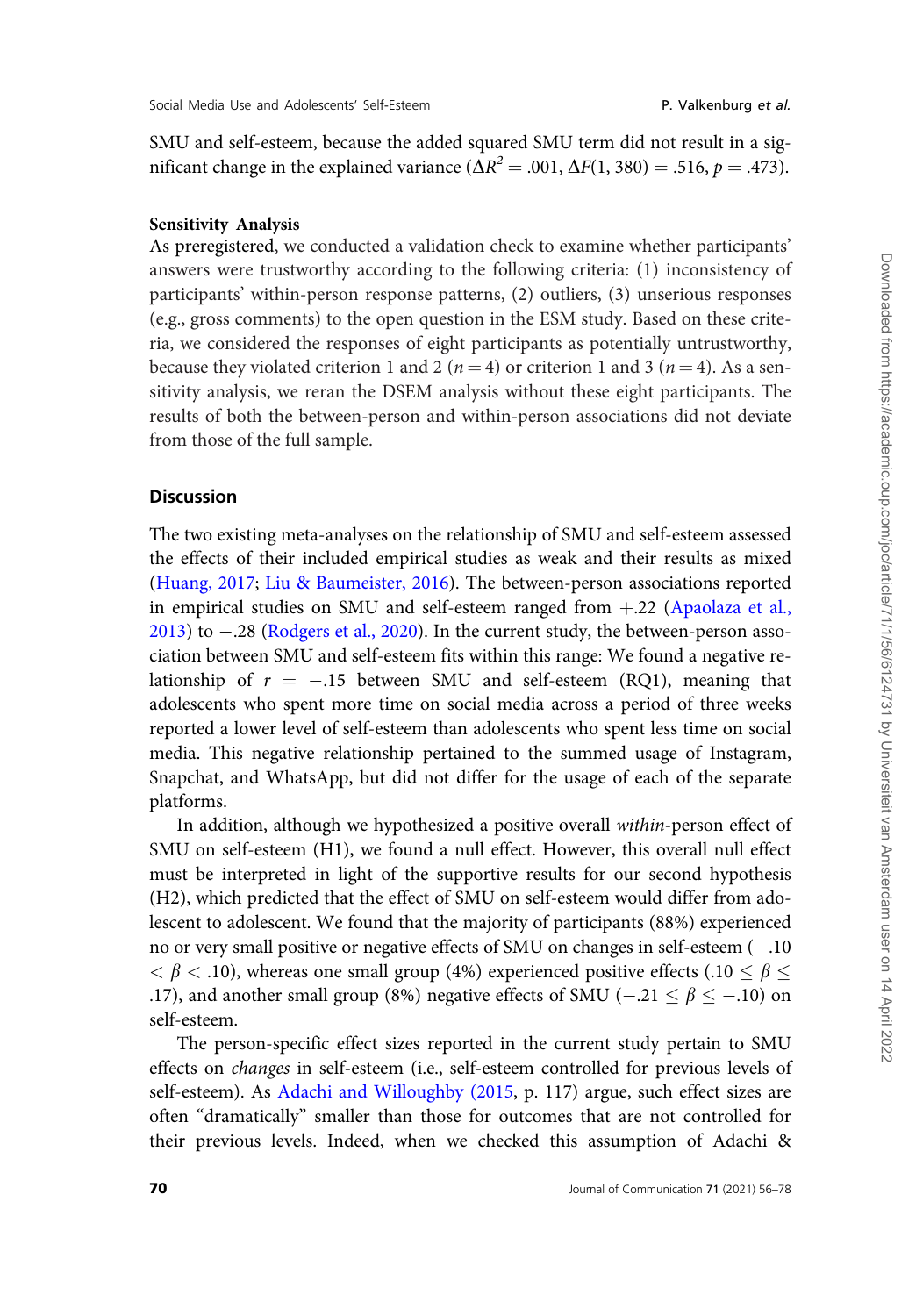Willoughby, the associations between SMU and self-esteem not controlled for its previous levels resulted in a considerably wider range of effect sizes ( $\beta = -.34$  to  $\beta = +0.33$ ) than those that did control for previous levels ( $\beta = -$ . 21 to  $\beta = +0.17$ ). To account for a potential undervaluation of effect sizes in autoregressive models, [Adachi and Willoughby \(2015](#page-19-0), p. 127) proposed "a more liberal cut-off for small effects in autoregressive models (e.g., small  $= .05$ )." In this study, we followed our preregistration and interpreted effect sizes ranging from  $-.10 < \beta < +.10$  as nonexistent to very small. However, if we would apply the guideline proposed by [Adachi and Willoughby \(2015\)](#page-19-0) to our results, the distribution of effect sizes would lead to 21% negative susceptibles, 16% positive susceptibles, and 63% nonsusceptibles.

Our results showed that the effects of SMU on self-esteem are unique for each individual adolescent, which may, in turn, explain why the two meta-analyses evaluated the effects of their included studies as weak and their results as inconsistent. First, our results suggest that these effects were *weak* because they were diluted across a heterogeneous sample of adolescents with different susceptibilities to the effects of SMU. This suggestion is supported by comparing our overall withinperson effect ( $\beta = -.01$ , ns) with the full range of person-specific effects, which ranged from moderately negative to moderately positive. Second, the effects reported in earlier studies may have been inconsistent because these studies may, by chance, have slightly oversampled either "positive susceptibles" or "negative susceptibles." After all, if a sample is somewhat biased towards positive susceptibles, the results would yield a moderately positive overall effect. Conversely, if a sample is somewhat biased towards negative susceptibles the results would report a moderately negative overall effect.

It may seem reassuring at first sight that the far majority of participants in our study did not experience sizeable negative effects of SMU on their self-esteem. However, as illustrated in the bottom  $N = 1$  time-series plot in [Figure 2,](#page-13-0) for some participants, their non-significant within-person effect may result from strong social media-induced ups and downs in self-esteem, which cancelled each other out across time, resulting in a net null effect. However, as the two upper time-series plots in [Figure 2](#page-13-0) show, not only the non-susceptibles, but also the positive and negative susceptibles sometimes experienced effects in the opposite direction: The positive susceptibles occasionally experienced negative effects, while the negative susceptibles occasionally experienced positive effects.

Although DSEM models enable researchers to demonstrate how within-person effects of SMU differ across persons, they do not (yet) allow us to statistically evaluate the presence of both positive and negative effects within one and the same person (Hamaker, 2020, personal communication). A possibility to analyze the combination of positive and negative effects within persons may soon be offered by even more advanced modeling strategies than DSEM, which are currently undergoing a rapid development. Among those promising developments are regime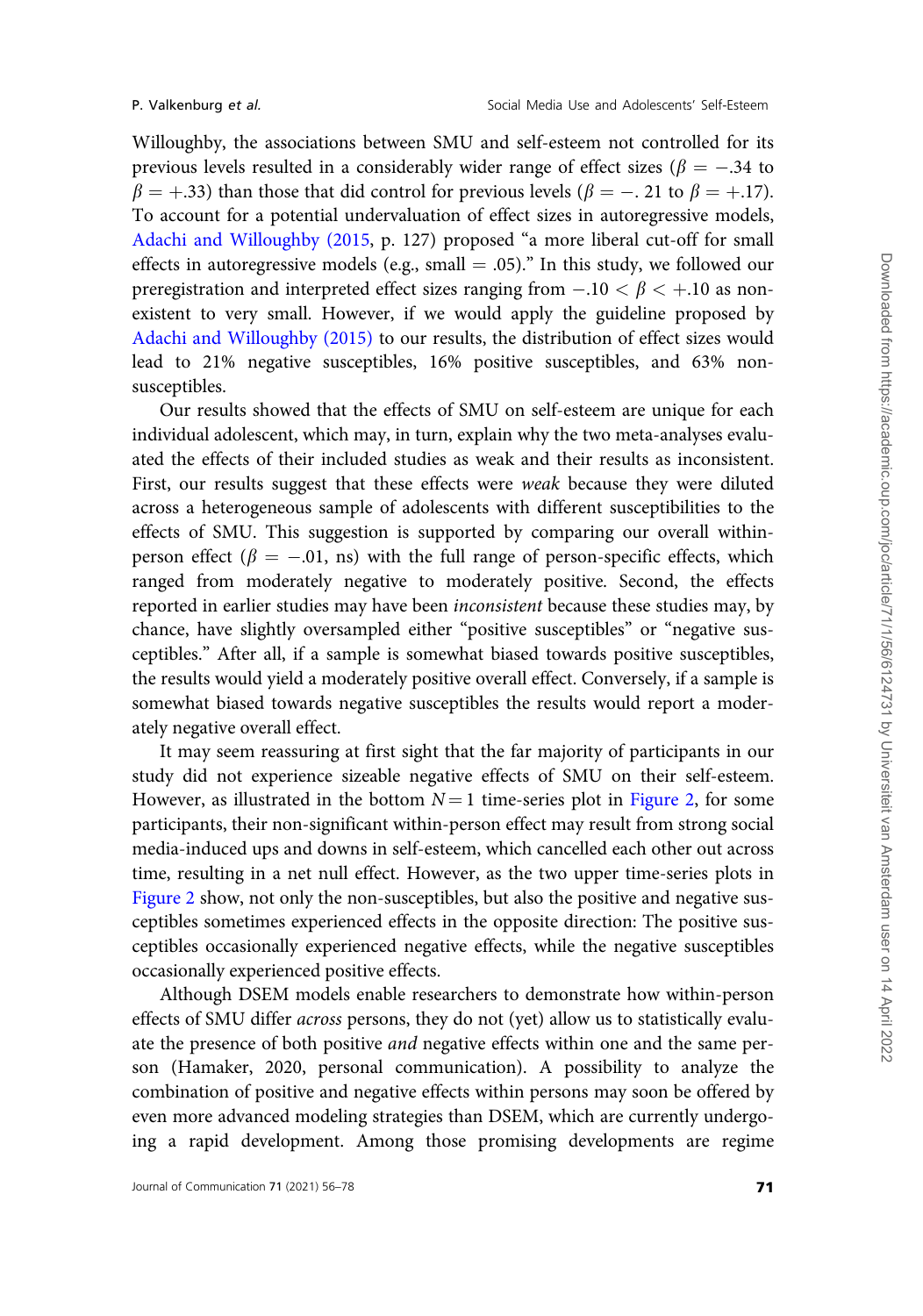switching models [\(Lu et al., 2019\)](#page-20-0), which provide the opportunity to establish the co-occurrence of both positive and negative effects of SMU within single persons.

#### Explanatory Hypotheses and Avenues for Future Research

Although our study allowed us to reveal the prevalence of positive susceptibles, negative susceptibles, and non-susceptibles among participants, it did not investigate why and when some adolescents are more susceptible to SMU than others. Our exploratory results did show that adolescents with a lower mean level of self-esteem, experienced a more positive within-person effect of SMU on self-esteem than adolescents with a higher mean level of self-esteem. This latter result may point to a social compensation effect ([Kraut et al., 1998\)](#page-20-0), indicating that adolescents who are low in self-esteem may successfully seek out social media to enhance their self-esteem. Our DSEM analysis did not reveal differences in the within-person effects of SMU on self-esteem among adolescents with high and low SMU, suggesting that the positive effects among some adolescents cannot be attributed to modest SMU, whereas the negative effects among other adolescents cannot be attributed to excessive SMU.

An important next step is to further explain why adolescents differ in their susceptibility to SMU. A first explanation may be that adolescents differ in the valence (the positivity or negativity) of their experiences while spending time on social media. It is, for example, possible that the positive susceptibles experience mainly positive content on social media, whereas the negative susceptibles experience mainly negative content. In this study, we focused on time as a predictor of momentary ups and downs in self-esteem. However, most self-esteem theories emphasize that it is the valence rather than the duration of social experiences that results in self-esteem fluctuations. It is assumed that self-esteem goes up when we succeed or when others accept us, and drops when we fail or when others reject us [\(Leary](#page-20-0) & [Baumeister,](#page-20-0) [2000\)](#page-20-0). Future research should, therefore, extend our study by investigating to what extent the valence of experiences on social media accounts for differences in susceptibility to the effects of SMU above and beyond adolescents' time spent on social media.

A second explanation as to why adolescents differ in their susceptibility to the effects of SMU may lie in person-specific susceptibilities to the positivity bias in SM. Our first hypothesis was based on the idea that the sharing of positively biased information would elicit reciprocal positive feedback from fellow users, which, in turn, would lead to overall improvements in self-esteem. However, our results suggest that, for some adolescents, this positivity bias may lead to decreases in self-esteem, for example, because of their tendency to compare themselves to other social media users who they perceive as more beautiful or successful. This tendency towards social comparison may lead to envy (e.g., [Appel et al., 2016\)](#page-19-0) and decreases in selfesteem [\(Vogel et al., 2014\)](#page-22-0).

Until now, studies investigating the positive feedback hypothesis have mostly focused on the positive effects of feedback on self-esteem (e.g., [Valkenburg et al.,](#page-21-0)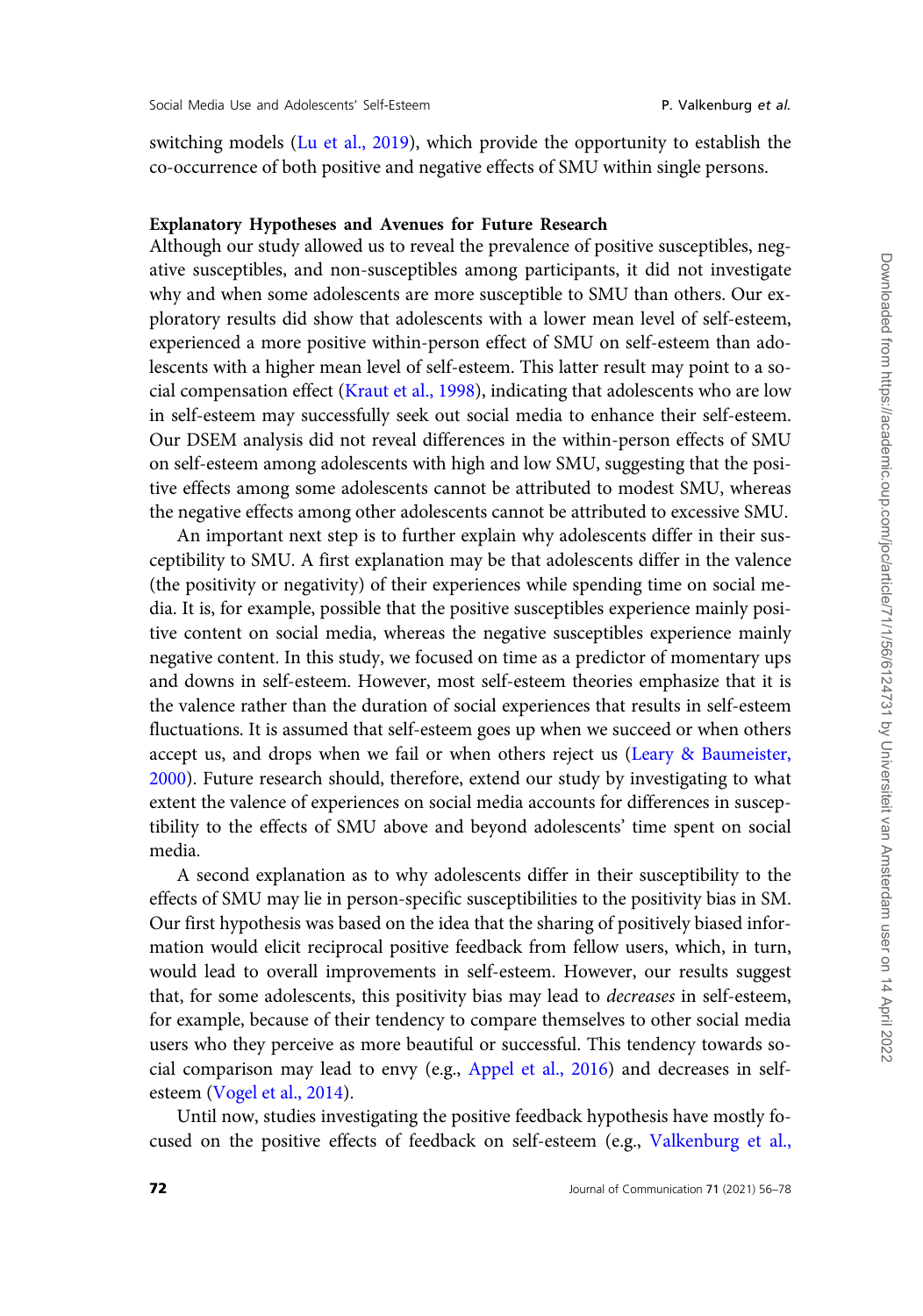[2017](#page-21-0)), whereas studies examining the social comparison hypothesis have mainly focused on the negative effects of social comparison on self-esteem (e.g., [Vogel et al.,](#page-22-0) [2014](#page-22-0)). However, both the positive feedback hypothesis and the social comparison hypothesis are more complex than they may seem at first sight. First, although most adolescents receive positive feedback while using social media, a minority frequently receives negative feedback ([Koutamanis et al., 2015\)](#page-20-0), and may experience resulting decreases in self-esteem. Likewise, although social comparison may lead to envy, it may also lead to inspiration (e.g., [Meier](#page-20-0) & Schäfer, 2018), and resulting *increases* in self-esteem. Future research should attempt to reconcile these explanatory hypotheses by investigating who is particularly susceptible to positive and/or negative feedback, and who is particularly susceptible to the positive (e.g., inspiration) and/or negative (e.g., envy) effects of social comparison on social media.

Another possible explanation for differences in person-specific effects of SMU on self-esteem may lie in differences in the specific contingencies on which adolescents' self-esteem is based. Self-esteem contingency theory [\(Crocker &](#page-19-0) [Brummelman, 2018](#page-19-0)) recognizes that people differ in the areas of life that serve as the basis of their self-esteem ([Jordan](#page-20-0) & [Zeigler-Hill, 2013\)](#page-20-0). For example, for some adolescents their physical appearance may serve as the basis of their self-esteem, whereas others may base their self-esteem on peer approval. Different contexts may also activate different self-esteem contingencies [\(Crocker](#page-19-0) & [Brummelman, 2018](#page-19-0)). On the soccer field, athletic ability is valued, which may activate the athletic ability contingency in this context. On social media, physical appearance and peer approval may be relevant, so that these contingencies may particularly be triggered in the social media context. It is conceivable that adolescents who base their self-esteem on appearance or peer approval may be more susceptible to the effects of SMU than adolescents who base their self-esteem less on these contingencies, and this is, therefore, another important avenue for future research.

# Stimulating Positive and Mitigating Negative Effects

Our results suggest that for the majority of adolescents the momentary effects of SMU are small or negligible. As discussed though, all adolescents—whether they are positive susceptibles, negative susceptibles, or non-susceptibles—may occasionally experience social media-induced drops in self-esteem. Social media have become a fixture in adolescents' social life, and the use of these media may thus result in negative experiences among all adolescents. Therefore, not only the negative susceptibles, but all adolescents need their parents or educators to help them prevent, or cope with, these potentially negative experiences. Parents and educators can play a vital role in enhancing the positive effects of SMU and combatting the negative ones. Helping adolescents prevent or process negative feedback and explaining that the social media world may not be as beautiful as it often appears, are important ingredients of media-specific parenting as well as school-based media literacy programs.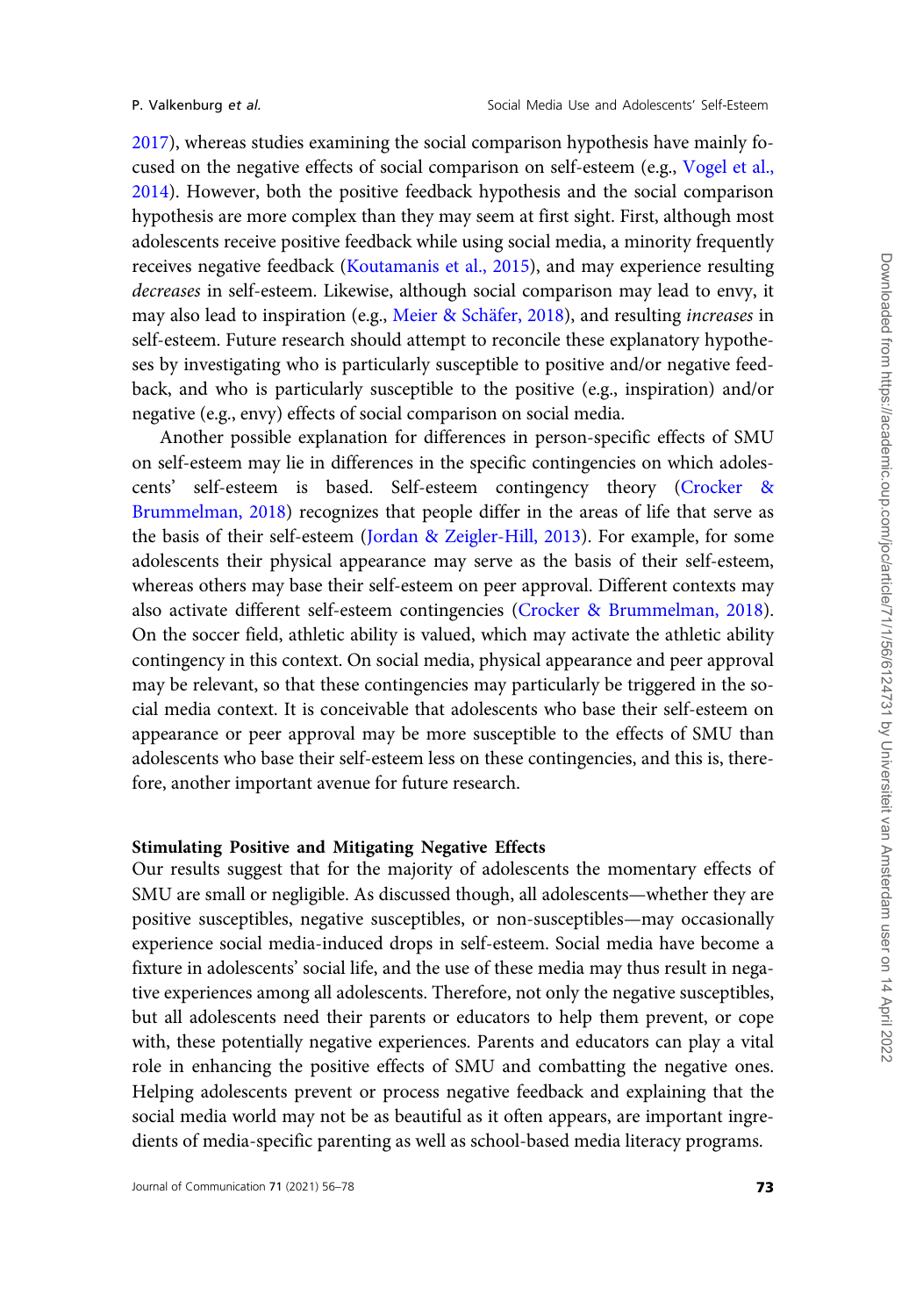Although this study was designed to contribute to (social) media effects theories and research, our analytical approach may also have social benefits. After all,  $N = 1$ time-series plots could not only be helpful for theory building, but also for personspecific advice to adolescents. These plots give a comprehensive snapshot of each adolescent's experiences and responses across more or less prolonged time periods. Such information could greatly help tailoring prevention and intervention strategies to different adolescents. After all, only if we know which adolescents are more or less susceptible to the negative and positive effects of social media, are we able to adequately target prevention and intervention strategies at these adolescents.

#### Towards a Personalized Media Effects Paradigm

Insights into person-specific susceptibilities to certain environmental influences is burgeoning in several disciplines. For example, in medicine, personalized medicine is on the rise. In education, personalized learning is booming. And in developmental psychology, differential susceptibility theories are among the most prominent theories to explain heterogeneity in child development. Although  $N = 1$  or idiographic research is now progressively embraced in multiple disciplines, spurred by recent methodological developments, it has a long history behind it. In fact, in the first two decades of the 20th century, scholars such as Piaget, Pavlov, and Thorndike often conducted case-by-case research to develop and test their theories bottom up (i.e., from the individual to the population; [Robinson, 2011\)](#page-21-0). However, in the 1930s, idiographic research soon lost ground to nomothetic approaches, certainly after Francis Galton attached the term nomothetic to the aggregated group-based methodology that is still common in quantitative research ([Robinson, 2011](#page-21-0)). However, due to technological advancements, it has become feasible to collect masses of intensive longitudinal data from masses of individuals on the uses and effects of social media (e.g., through ESM, tracking). Moreover, rapid developments in data mining and statistical methods now also enable researchers to analyze highly complex  $N = 1$ data, and by doing so, to develop and investigate media effects and other communication theories bottom-up rather than top-down (i.e., from the population to the individual). We hope that this study may be a very first step to a personalized media effects paradigm.

#### Supporting Information

Additional Supporting Information may be found in the online version of this article.

### Funding

This study was funded by an NWO Spinoza Prize and a Gravitation grant (NWO Grant 024.001.003; Consortium on Individual Development) awarded to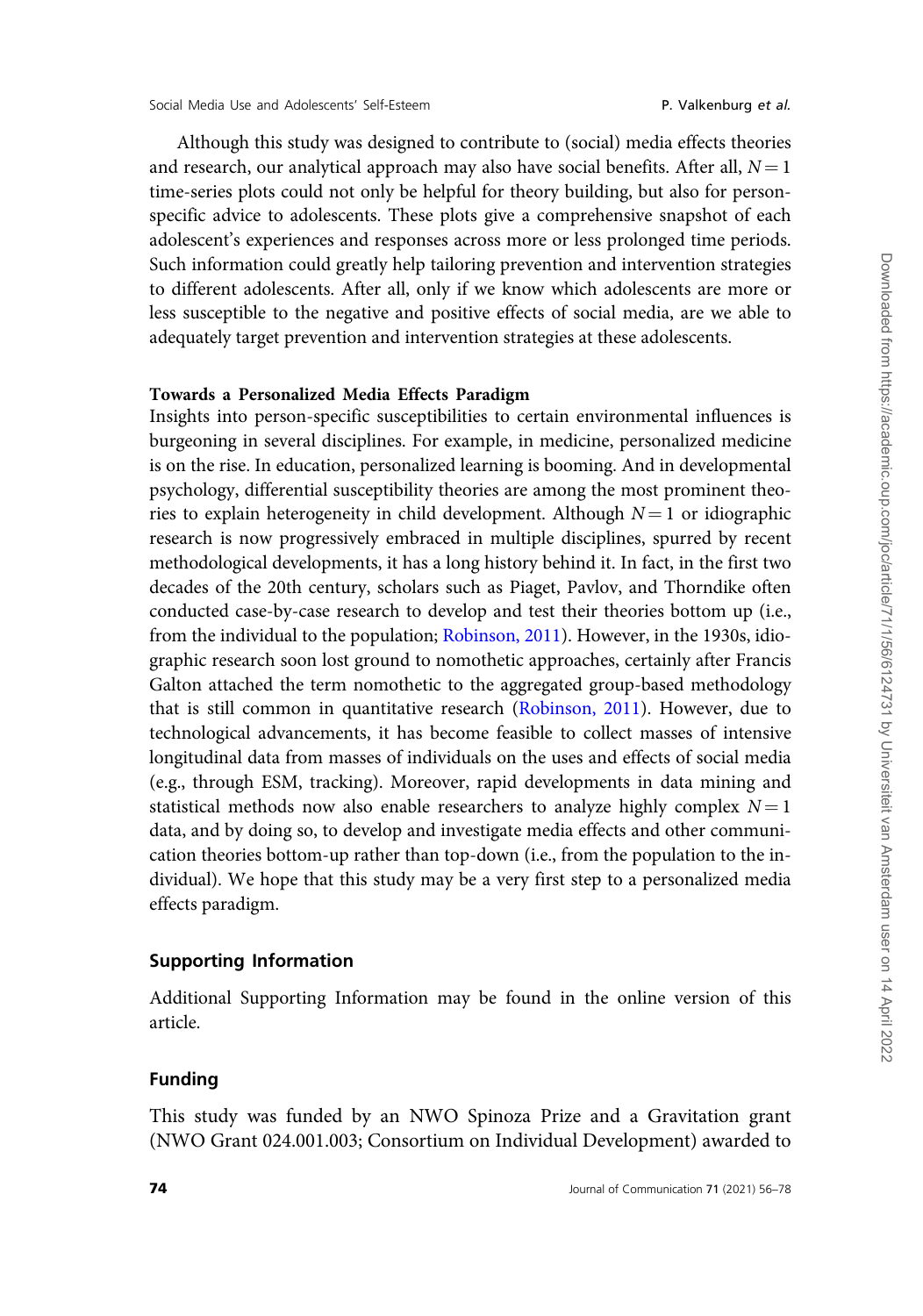<span id="page-19-0"></span>Patti Valkenburg by the Dutch Research Council (NWO). Additional funding was received from a VIDI grant (NWO VIDI Grant 452.17.011) awarded to Loes Keijsers.

### References

- Adachi, P., & Willoughby, T. (2015). Interpreting effect sizes when controlling for stability effects in longitudinal autoregressive models: Implications for psychological science. European Journal of Developmental Psychology, 12(1), 116–128.
- Apaolaza, V., Hartmann, P., Medina, E., Barrutia, J. M., & Echebarria, C. (2013). The relationship between socializing on the Spanish online networking site Tuenti and teenagers' subjective wellbeing: The roles of self-esteem and loneliness. Computers in Human Behavior, 29(4), 1282–1289.
- Appel, H., Gerlach, A. L., & Crusius, J. (2016). The interplay between Facebook use, social comparison, envy, and depression. Current Opinion in Psychology, 9, 44–49.
- Barthorpe, A., Winstone, L., Mars, B., & Moran, P. (2020). Is social media screen time really associated with poor adolescent mental health? A time use diary study. Journal of Affective Disorders, 274, 864–870.
- Blomfield Neira, C. J., & Barber, B. L. (2014). Social networking site use: Linked to adolescents' social self-concept, self-esteem, and depressed mood. Australian Journal of Psychology, 66(1), 56–64.
- Boers, E., Afzali, M. H., Newton, N., & Conrod, P. (2019). Association of screen time and depression in adolescence. Jama Pediatrics, 173(9), 853–859.
- Bourke, N. (2013). Online social networking and well-being in adolescents. [Bachelor's thesis, Dublin Business School]. Dublin.
- Cantor, J. (2009). Fright reactions to mass media. In J. Bryant& D. Zillmann (Eds.), Media effects: Advances in theory and research (pp. 287–303). Erlbaum.
- Cingel, D. P., & Olsen, M. K. (2018). Getting over the hump: Examining curvilinear relationships between adolescent self-esteem and Facebook use. Journal of Broadcasting & Electronic Media, 62(2), 215–231.
- Crocker, J., & Brummelman, E. (2018). The self: Dynamics of persons and their situations. In K. Deaux& M. Snyder (Eds.), The Oxford handbook of personality and social psychology (pp. 265–287). Oxford University Press. 10.1093/oxfordhb/9780190224837.013.11.
- Gelman, A., & Rubin, D. B. (1992). Inference from iterative simulation using multiple sequences. Statistical Science, 7(4), 457–511.
- Gorrese, A., & Ruggieri, R. (2013). Peer attachment and self-esteem: A meta-analytic review. Personality and Individual Differences, 55(5), 559–568.
- Hamaker, E. L., Asparouhov, T., Brose, A., Schmiedek, F., & Muthén, B. (2018). At the frontiers of modeling intensive longitudinal data: Dynamic structural equation models for the affective measurements from the COGITO study. Multivariate Behavioral Research, 53(6), 820–841.
- Harter, S. (2012). The construction of the self: Developmental and sociocultural foundations. Guilford.
- Harter, S., & Whitesell, N. R. (2003). Beyond the debate: Why some adolescents report stable self-worth over time and situation, whereas others report changes in self-worth. Journal of Personality, 71(6), 1027–1058.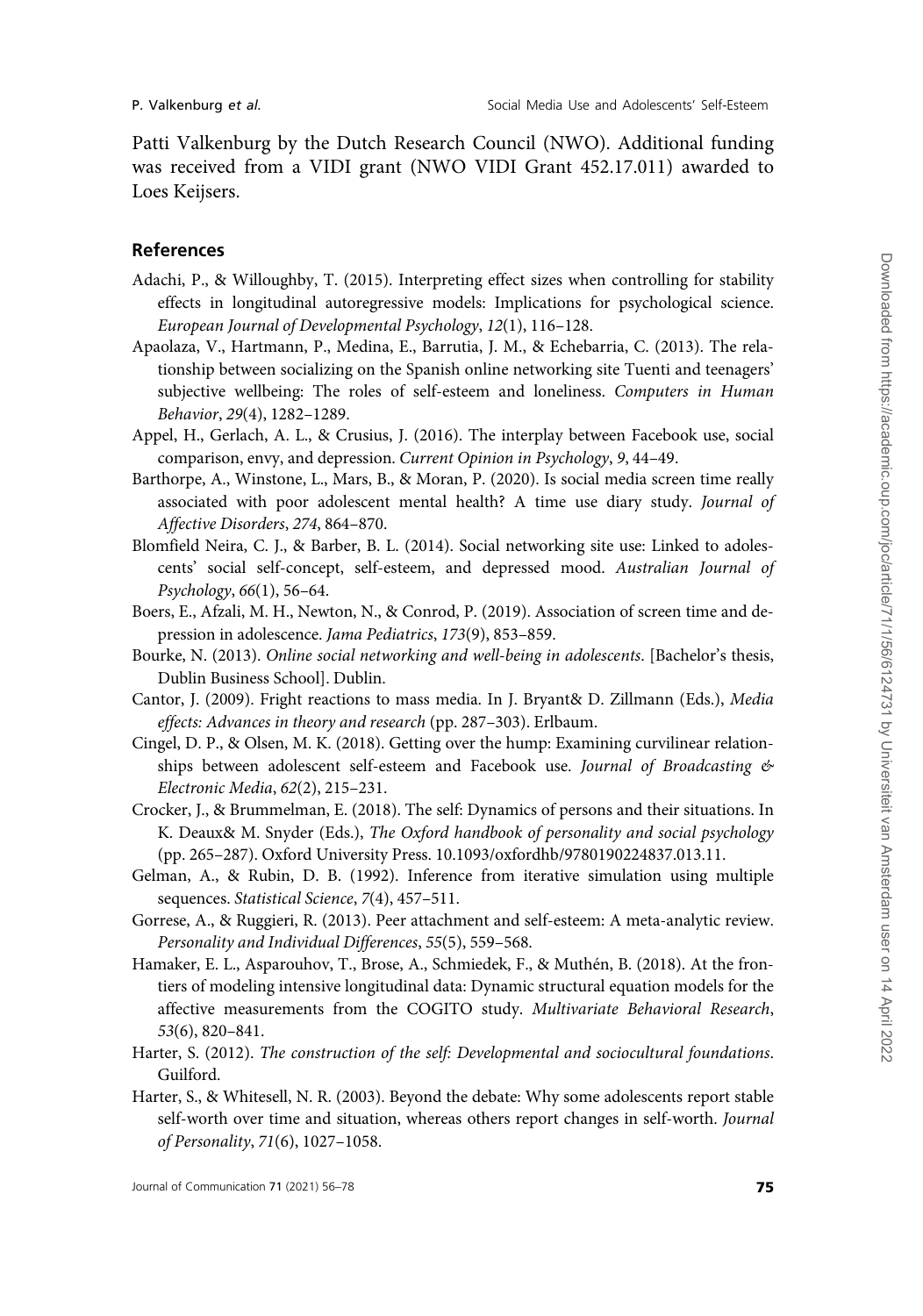- <span id="page-20-0"></span>Huang, C. (2017). Time spent on social network sites and psychological well-being: A meta-analysis. Cyberpsychology, Behavior, and Social Networking, 20(6), 346–354.
- Jordan, C. H., & Zeigler-Hill, V. (2013). Fragile self-esteem. In V. Zeigler-Hill (Ed.), Self-esteem (pp. 80–98). Psychology Press.
- Keijsers, L., & van Roekel, E. (2018). Longitudinal methods in adolescent psychology: Where could we go from here? And should we? In L. B. Hendry& M. Kloep (Eds.), Reframing adolescent research. Routledge.
- Kelly, Y., Zilanawala, A., Booker, C., & Sacker, A. (2018). Social media use and adolescent mental health: Findings from the UK Millennium Cohort Study. EClinicalMedicine, 6, 59–68.
- Kernis, M. H. (2005). Measuring self-esteem in context: The importance of stability of self-esteem in psychological functioning. Journal of Personality, 73(6), 1569–1605.
- Košir, K., Horvat, M., Aram, U., Jurinec, N., & Tement, S. (2016). Does being on Facebook make me (feel) accepted in the classroom? The relationships between early adolescents' Facebook usage, classroom peer acceptance and self-concept. Computers in Human Behavior, 62, 375–384.
- Koutamanis, M., Vossen, H. G. M., & Valkenburg, P. M. (2015). Adolescents' comments in social media: Why do adolescents receive negative feedback and who is most at risk? Computers in Human Behavior, 53, 486–494.
- Kraut, R., Patterson, M., Lundmark, V., Kiesler, S., Mukopadhyay, T., & Scherlis, W. (1998). Internet paradox: A social technology that reduces social involvement and psychological well-being? American Psychologist, 53(9), 1017–1031.
- Leary, M. R., & Baumeister, R. F. (2000). The nature and function of self-esteem: Sociometer theory. Advances in Experimental Social Psychology, 32, 1–62.
- Liu, D., & Baumeister, R. F. (2016). Social networking online and personality of self-worth: A meta-analysis. Journal of Research in Personality, 64, 79–89.
- Lu, Z.-H., Chow, S.-M., Ram, N., & Cole, P. M. (2019). Zero-inflated regime-switching stochastic differential equation models for highly unbalanced multivariate, multi-subject time-series data. Psychometrika, 84(2), 611-645.
- McNeish, D., & Hamaker, E. L. (2020). A primer on two-level dynamic structural equation models for intensive longitudinal data in Mplus. *Psychological Methods*, 25(5), 610–635.
- Meeus, A., Beullens, K., & Eggermont, S. (2019). Like me (please?): Connecting online self-presentation to pre- and early adolescents' self-esteem. New Media & Society, 21, 2386–2403.
- Meier, A., & Schäfer, S. (2018). The positive side of social comparison on social network sites: How envy can drive inspiration on Instagram. Cyberpsychology, Behavior, and Social Networking, 21(7), 411–417.
- Morin-Major, J. K., Marin, M.-F., Durand, N., Wan, N., Juster, R.-P., & Lupien, S. J. (2016). Facebook behaviors associated with diurnal cortisol in adolescents: Is befriending stressful? Psychoneuroendocrinology, 63, 238–246.
- O'Dea, B., & Campbell, A. (2011). Online social networking amongst teens: Friend or foe. Studies in Health Technology and Informatics, 167, 133–138.
- Orth, U., & Robins, R. W. (2014). The development of self-esteem. Current Directions in Psychological Science, 23(5), 381–387.
- Pearce, L. J., & Field, A. P. (2016). The impact of "scary" TV and film on children's internalizing emotions: A meta-analysis. Human Communication Research, 42(1), 98–121.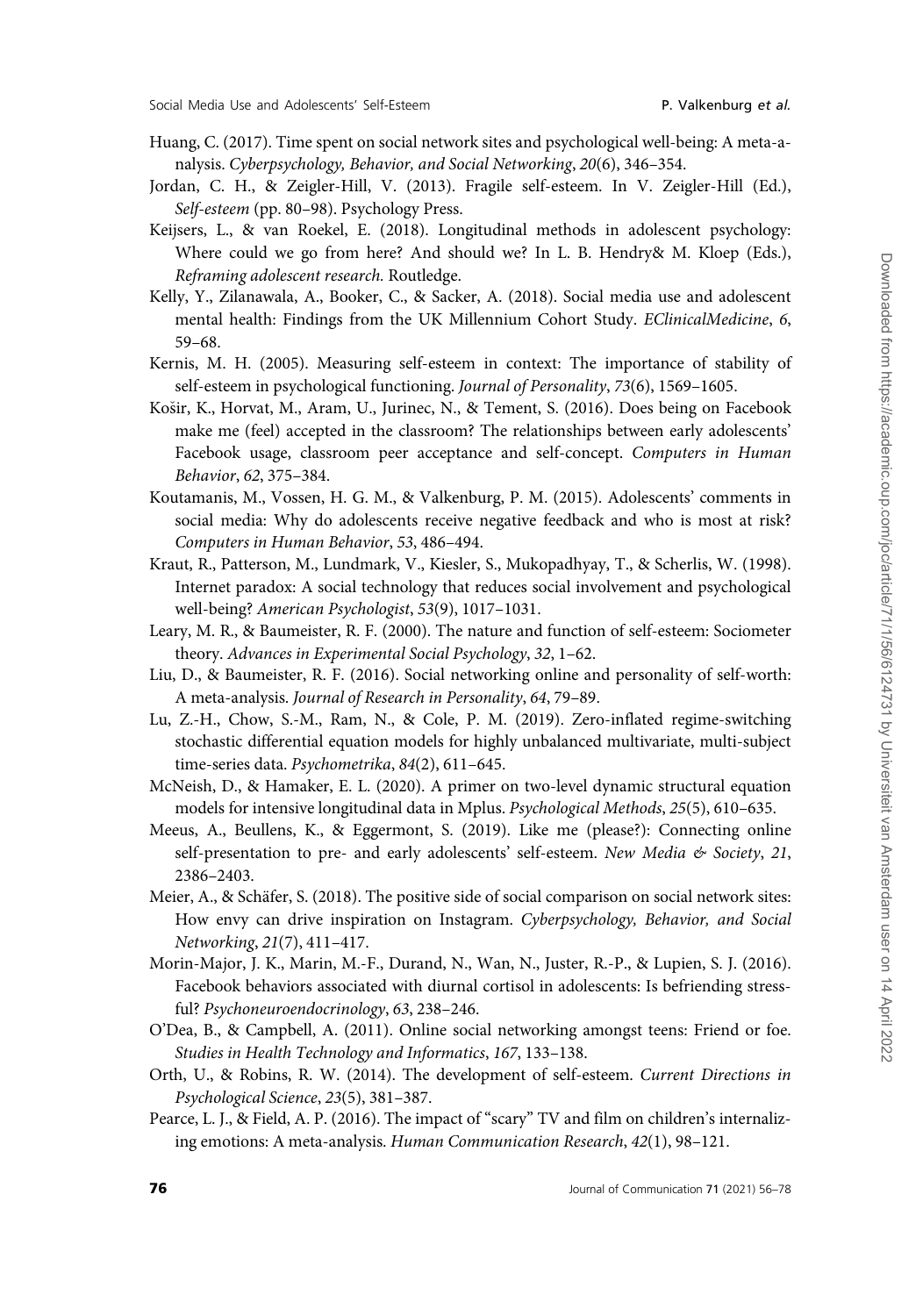- <span id="page-21-0"></span>Reinecke, L., & Trepte, S. (2014). Authenticity and well-being on social network sites: A two-wave longitudinal study on the effects of online authenticity and the positivity bias in SNS communication. Computers in Human Behavior, 30, 95–102.
- Rideout, V., & Fox, S. (2018). Digital health practices, social media use, and mental well-being among teens and young adults in the US.<https://www.commonsensemedia.org/>
- Robins, R. W., Hendin, H. M., & Trzesniewski, K. H. (2001). Measuring global self-esteem: Construct validation of a single-item measure and the Rosenberg self-esteem scale. Personality and Social Psychology Bulletin, 27(2), 151–161.
- Robinson, O. C. (2011). The idiographic/nomothetic dichotomy: Tracing historical origins of contemporary confusions. History & Philosophy of Psychology, 13(2), 32-39.
- Rodgers, R. F., Slater, A., Gordon, C. S., McLean, S. A., Jarman, H. K., & Paxton, S. J. (2020). A biopsychosocial model of social media use and body image concerns, disordered eating, and muscle-building behaviors among adolescent girls and boys. Journal of Youth and Adolescence, 49(2), 399–409.
- Rosenberg, M. (1965). Society and the adolescent self-image. Princeton University Press. 10.1515/9781400876136.
- Rosenberg, M. (1986). Self-concept and psychological well-being in adolescence. In R. L. Leahy (Ed.), The development of the self (pp. 205–246). Academic Press.
- Schultzberg, M., & Muthén, B. (2018). Number of subjects and time points needed for multilevel time-series analysis: A simulation study of dynamic structural equation modeling. Structural Equation Modeling: A Multidisciplinary Journal, 25(4), 495–515.
- Statistics Netherlands. (2020). Kerncijfers wijken en buurten 2020 [StatLine]. [https://www.](https://www.cbs.nl/nl-nl/maatwerk/2020/29/kerncijfers-wijken-en-buurten-2020) [cbs.nl/nl-nl/maatwerk/2020/29/kerncijfers-wijken-en-buurten-2020](https://www.cbs.nl/nl-nl/maatwerk/2020/29/kerncijfers-wijken-en-buurten-2020)
- Steinberg, L. (2011). Adolescence (Vol. 9). McGraw-Hill.
- Thomaes, S., Reijntjes, A., Orobio de Castro, B., Bushman, B. J., Poorthuis, A., & Telch, M. J. (2010). I like me if you like me: On the interpersonal modulation and regulation of preadolescents' state self-esteem. Child Development, 81(3), 811–825.
- Thorisdottir, I. E., Sigurvinsdottir, R., Asgeirsdottir, B. B., Allegrante, J. P., & Sigfusdottir, I. D. (2019). Active and passive social media use and symptoms of anxiety and depressed mood among Icelandic adolescents. Cyberpsychology, Behavior, and Social Networking, 22(8), 535–542.
- Valkenburg, P. M., Koutamanis, M., & Vossen, H. G. M. (2017). The concurrent and longitudinal relationships between adolescents' use of social network sites and their social self-esteem. Computers in Human Behavior, 76, 35–41.
- Valkenburg, P. M., & Peter, J. (2013). The differential susceptibility to media effects model. Journal of Communication, 63(2), 221–243.
- Valkenburg, P. M., Peter, J., & Schouten, A. P. (2006). Friend networking sites and their relationship to adolescents' well-being and social self-esteem. CyberPsychology & Behavior, 9(5), 584–590.
- Valkenburg, P. M., Peter, J., & Walther, J. B. (2016). Media effects: Theory and research. Annual Review of Psychology, 67, 315–338.
- Valkenburg, P. M., & Piotrowski, J. T. (2017). Plugged in: How media attract and affect youth. Yale University Press.
- van Driel, I. I, Pouwels, J. L, Beyens, I, Keijsers, L., & Valkenburg, P. M. (2019). Posting, scrolling, chatting, and Snapping: Youth (14-15) and social media in 2019. [https://www.project](https://www.project-awesome.nl/images/Posting-scrolling-chatting-and-snapping.pdf)[awesome.nl/images/Posting-scrolling-chatting-and-snapping.pdf](https://www.project-awesome.nl/images/Posting-scrolling-chatting-and-snapping.pdf)